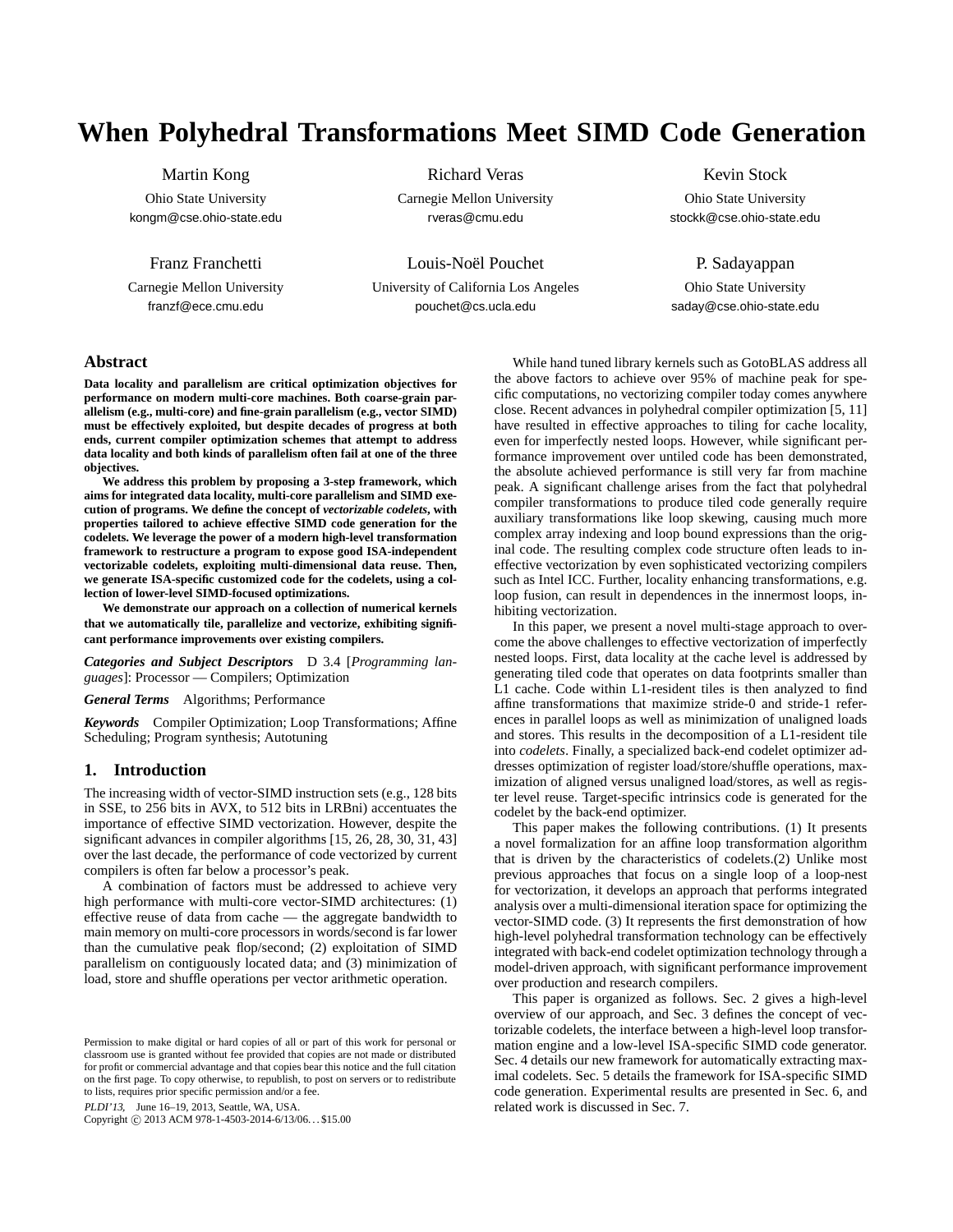# **2. Overview**

The key to our approach to vectorization is a separation of tasks between a high-level program restructuring stage and an ISAspecific SIMD code generation stage. High-level program transformation frameworks such as the polyhedral/affine framework excel at finding loop transformation sequences to achieve highlevel, cost-model-based objectives. Examples such as maximizing data locality [7], maximizing parallelism (fine-grain or coarse-grain [11, 16, 29]) and possibly balancing the two [33, 34] illustrate the ability of the polyhedral framework to aggressively restructure programs. On the other hand, SIMD-specific concerns such as ISAspecific vector instruction selection, scheduling, and register promotion have been implemented using frameworks that depart significantly from classical loop transformation engines [15, 28, 30].

In this work we formalize the interface between these two optimization stages — the vectorizable codelet: a tile of code with specific, SIMD-friendly properties. We develop a novel and complete system to generate and optimize vectorizable codelets.

*High-level overview of algorithm* The data locality optimization algorithm in a system like Pluto [11] is geared towards exposing parallelism and tilability for the outer-most loops first, through aggressive loop fusion. This is critical for achieving good L1 cache data locality through tiling, as well as coarse-grained multi-core parallelization. However, for L1-resident code, those objectives are often detrimental: for effective exploitation of vector-SIMD ISA's, we need inner-most parallel loops, and the addressing of stride and alignment constraints. Other work has looked at the impact of unroll-and-jam for SIMD vectorization [12], but they do not consider the problem of restructuring programs to maximize the applicability of unroll-and-jam, nor any access stride constraint.

In this work, we develop an integrated system aimed at reconciling the different considerations in optimizing for coarse-grain parallelism and cache data locality versus effective SIMD vectorization. Our end-to-end strategy is as follows.

- 1. Transform the program for cache data locality (see Sec. 4.2), using: (1) a model-driven loop transformation algorithm for maximizing data locality and tilability [11]; (2) a parametric tiling method to tile all tilable loops found [5]; and (3) an algorithm to separate partial tiles and full tiles [1].
- 2. For each full tile, transform it to expose maximal vectorizable codelets (see Sec. 4), using: (1) a new polyhedral loop transformation algorithm for codelet extraction; (2) unroll-and-jam along permutable loops to increase data reuse potential in the codelet(s); and (3) an algorithm for abstract SIMD vectorization, addressing hardware alignment issues.
- 3. For each vectorizable codelet, generate high-performance ISAspecific SIMD code (see Sec. 5), using a special *codelet compiler* akin to FFTW's genfft or the SPIRAL system. Further, use instruction statistics or runtime measurements to autotune the codelets if alternative implementations exist.

## **3. Vectorizable Codelets**

the original program, which satisfy some specific properties that enable effective SIMD code to be synthesized for it using an ISAspecific back-end code generator. In order to illustrate the properties, we proceed backwards by first describing the process of abstract SIMD vectorization on a code satisfying those properties.

#### **3.1 Abstract SIMD Vectorization**

We use the term abstract SIMD vectorization for the generation of ISA-independent instructions for a vectorizable innermost loop. The properties to be satisfied by this inner-most loop are summarized in the following definition:

DEFINITION 1 (Line codelet). *A line codelet is an affine innermost loop with constant trip count such that:*

- *1. there is no loop-carried dependence,*
- *2. all array references are stride-1 (fastest varying array dimension increments by one w.r.t. the innermost loop) or stride-0 (innermost loop absent from array index expressions),*
- *3. unaligned load/stores are avoided whenever possible.*

To illustrate the process of abstract SIMD vectorization, Fig. 1 shows a code example which satisfies the above requirements. It is the transformed output of a sample full tile by our codelet exposure algorithm, to be discussed later. Fig. 3 shows its abstract vector variant, after performing a basic unroll-and-jam as shown in Fig. 2. The abstract vector code generation involves peeling the vectorizable loop with scalar prologue code so the first store (and all subsequent ones) will be aligned modulo *V*, the vector length. Similarly, an epilogue with scalar code is peeled off. All arithmetic operators are replaced by equivalent vector operations, stride-0 references are replicated in a vector by "splatting", stride-1 references are replaced by vload/vstore calls, and the vectorized loop has its stride set to the vector length *V*. The arrays in this example, and the remainder of this paper, are assumed to be padded to make each row a multiple of the vector length *V*.

| for $(i = 1bi; i < ubi; i += 2)$<br>// Prolog: peel for alignment.<br>$1b12 = \& (A[i-1][1])$ % V<br>for $(i = 1bi; j < 1bi + 1bi2; ++j)$ {<br>$A[i-1][j] = B[i-1][j];$<br>$B[i][j] = C[i]*A[i-1][j];$                                          |
|-------------------------------------------------------------------------------------------------------------------------------------------------------------------------------------------------------------------------------------------------|
| // Body: codelet (abstract vectorization)<br>$ubj2 = (1bj2 - ubj)$ % V                                                                                                                                                                          |
| for $(i = 1bi2; j < ubj - ubi2; j == V)$ {<br>$vstore(A[i-1][j], vload(B[i-1][j]))$ ;<br>vstore(B[i][j], vmul(vsplit(C[i]),<br>$vload(A[i-1][i])$ ;                                                                                             |
| $vstore(A[i][i], vload(B[i][i]))$ ;<br>$vstore(B[i+1][j], vmul(vsplit(C[i+1]),$<br>$vload(A[i][j]))$ ;<br>// Epilog: peel for multiple of V.<br>for $(i = ubj - ubj2; j < ubj; ++j)$<br>$A[i-1][j] = B[i-1][j];$<br>$B[i][j] = C[i]*A[i-1][j];$ |
|                                                                                                                                                                                                                                                 |

**Figure 2.** After unrolland-jam  $2 \times 1$ 

**Figure 3.** After abstract SIMD vect.

Our objective in this work is to automatically transform full tiles into code fragments satisfying Definition 1 (i.e., Fig. 1), possibly interleaved with other code fragments not matching those requirements. Each vectorizable inner-loop is a *vectorizable codelet*. We show in Sec. 4 how to leverage the restructuring power of the polyhedral transformation framework to automatically reshape the loop nests to satisfy the requirements when possible.

#### **3.2 Vectorizable Codelet Extraction**

Efficient vector code generation requires to exploit data reuse potential. Specifically, given a program segment that is L1-resident, we should maximize the potential for register reuse while increasing the number of vector computations in the codelet. To do so we use register tiling, or unroll-and-jam, which amounts to unrolling outer loops and fusing the unrolled statements together.

Our framework is well suited to perform this optimization: the polyhedral framework can restructure a loop nest to maximize the number of *permutable loops*, along which unroll-and-jam can be applied. Arbitrarily complex sequences of fusion/distribution/skewing/shifting may be required to make unroll-and-jam possible, and we show in Sec. 4 how to automatically generate effective sequences for a given program to maximizes the applicability of unroll-and-jam. As a result of our framework, the innermost vectorizable loops (the line codelets) will contain an increased number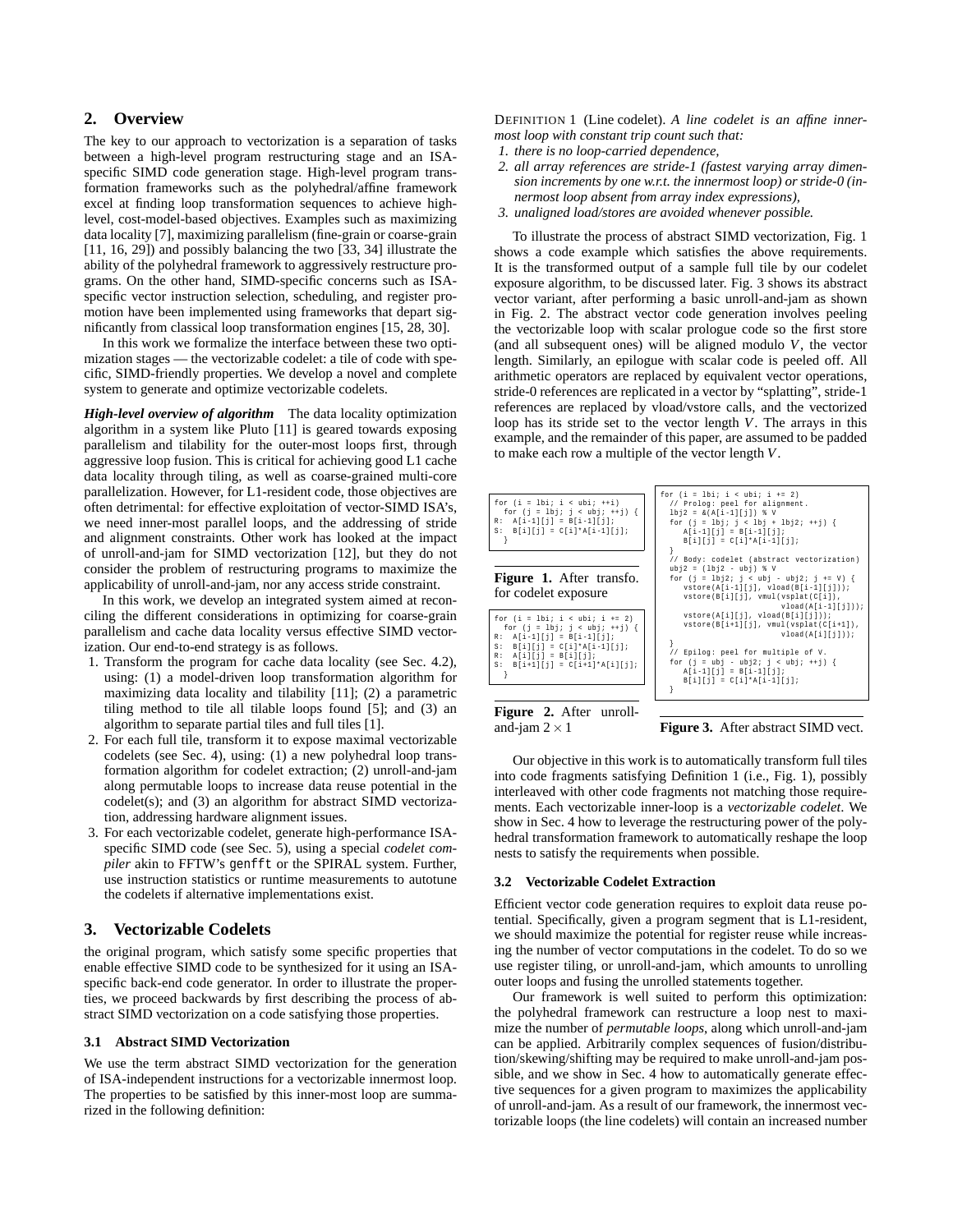of vector operations and operands for the ISA-specific synthesizer to optimize. Definition 2 lists the various optimization objectives that drive the high-level transformation engine to ensure the creation of good (i.e. large) candidate vector codelets.

DEFINITION 2 (Maximal Codelet Extraction). *Given a program P, maximal codelets are obtained by applying polyhedral loop transformations on P to obtain a program P*′ *such that:*

- *1. the number of innermost loop(s) iterations which are parallel is maximized;*
- *2. the number of references in P*′ *which are not stride-0 or stride-1 is minimized;*
- *3. the number of permutable dimensions is maximized.*
- *4. the number of unaligned stores is minimized;*
- *5. the number of unaligned loads is minimized;*

In this work, we apply maximal codelet extraction on each full tile in the program. We then apply unroll-and-jam on all permutable loops, apply abstract SIMD vectorization on all candidate codelets, before synthesizing ISA-specific SIMD code for each of them.

# **4. Framework for Codelet Extraction**

We now present our high-level framework to automatically transform the program to extract candidate vectorizable codelets.

#### **4.1 Polyhedral Framework**

To meet our goal of effectively transforming a program (region) to expose maximal codelets, we use a powerful and expressive mathematical framework for program representation: the polyhedral model. In the present work, we leverage recent developments on expressing various optimization constraints (e.g. loop permutability, data reuse, parallelism, etc.) into a single optimization problem that can then be optimally solved using Integer Linear Programming [34, 39]. We first review the basis of program representation and optimization in the polyhedral model, using the same notation as in [34].

*Background and program representation* The polyhedral framework is a flexible and expressive representation for imperfectly nested loops with statically predictable control flow. Loop nests amenable to this algebraic representation are called *static control parts* (SCoP) [16, 19], roughly defined as a set of consecutive statements such that all loop bounds and conditional expressions are affine functions of the enclosing loop iterators and variables that are constant during the SCoP execution (whose values are unknown at compile-time). Numerous scientific kernels exhibit those properties; they are found frequently in image processing filters (such as medical imaging algorithms) and dense linear algebra operations.

Unlike the abstract syntax trees used as internal representation in traditional compilers, polyhedral compiler frameworks internally represent imperfectly nested loops and their data dependence information as a collection of parametric polyhedra. Programs in the polyhedral model are represented using four mathematical structures: each statement has an *iteration domain*, each memory reference is described by an affine *access function*, data dependences are represented using *dependence polyhedra* and finally the program transformation to be applied is represented using a *scheduling function*.

*Iteration domains* For all textual statements in the program (e.g. *R* and *S* in Fig. 1) the set of its dynamic instances is described by a set of affine inequalities. When the statement is enclosed by one or more loops, all iterations of the loops are captured in the iteration domain of the statement. Each executed instance of the statement corresponds to a point in the iteration domain; the coordinate of this point is defined by the value of the surrounding loop iterators when

the statement instance is executed. Parametric polyhedra are used to capture loop bounds whose values are invariant through loop execution but unknown at compilation time. These polyhedra use *parameters* in the inequalities defining their faces, and are a natural extension to standard polyhedra. For instance, in Fig. 1, the iteration domain of *R* is:

$$
\mathcal{D}_R = \{ (i, j) \in \mathbb{Z}^2 \mid \text{1bi} \le i < \text{ubi} \land \text{1bj} \le j < \text{ubj} \}.
$$

We denote by  $\vec{x}_R$  the vector of the surrounding loop iterators; for *R* it is  $(i, j)$  and takes values in  $\mathcal{D}_R$ .

*Access functions* They represent the location of the data accessed by the statement, in the form of an affine function of the iteration vector. For each point in  $\mathcal{D}_R$ , the access function  $F_A^R(\vec{xR})$  returns the coordinate of the cell of *A* accessed by this instance of the memory reference. We restrict ourselves to subscripts of the form of affine expressions which may depend on surrounding loop counters and global parameters. For instance, the subscript function for the read reference A[i-1][j] of statement *R* is  $F_R^A(i, j) = (i - 1, j)$ .

*Data dependences* The sets of statement instances between which there is a producer-consumer relationship are modeled as equalities and inequalities in a *dependence polyhedron*. Dependences are defined at the reference granularity of an array element. If two instances  $\vec{x}_R$  and  $\vec{x}_S$  refer to the same array cell and one of these references is a write, a data dependence exists between them. To respect program semantics, the producer instance must be executed before the consumer instance. Given two statements *R* and *S*, a dependence polyhedron, written  $\mathcal{D}_{R,S}$ , contains all pairs of dependent instances  $\langle \vec{x}_R, \vec{x}_S \rangle$ . Multiple dependence polyhedra may be required to capture all dependent instances, at least one for each pair of array references accessing an array (scalars being a particular case of array). It is possible to have several dependence polyhedra per pair of textual statements, as they may contain multiple array references.

*Program transformation* Program transformations in the polyhedral model are represented by a scheduling function. This function is used to reorder the points in the iteration domain, and the corresponding source code can be generated using polyhedral code generation [6]. A scheduling function captures, in a single step, what may typically correspond to a sequence of several tens of basic loop transformations [19]. It takes the form of a scheduling matrix Θ*<sup>R</sup>* , whose coefficients drive the program restructuring to be performed.

DEFINITION 3 (Affine multi-dimensional schedule). *Given a statement R, an affine schedule* Θ*<sup>R</sup> of dimension m is an affine form of the d loop iterators (denoted*  $\vec{x}_R$ ) and the p global parameters (de*noted*  $\vec{n}$ ).  $\Theta^R \in \mathbb{Z}^{m \times (d+p+1)}$  *can be written as:* 

$$
\Theta^{S}(\vec{x}_{R}) = \begin{pmatrix} \theta_{1,1} & \dots & \theta_{1,d+p+1} \\ \vdots & & \vdots \\ \theta_{m,1} & \dots & \theta_{m,d+p+1} \end{pmatrix} \cdot \begin{pmatrix} \vec{x}_{R} \\ \vec{n} \\ 1 \end{pmatrix}
$$

The scheduling function  $\Theta^R$  maps each point in  $\mathcal{D}_R$  to a multidimensional time-stamp (a vector) of dimension *m*. In the transformed code, the instances of *R* defined in  $\mathcal{D}_R$  will be executed in lexicographic order of their associated time-stamp. Multidimensional timestamps can be seen as logical clocks: the first dimension similar to days (most significant), the next one to hours (less significant), etc.

The optimization of a full program requires a collection of affine schedules, one for each syntactic program statement. Even seemingly non-linear transformations like loop tiling (also known as blocking) and unrolling can be modeled [19].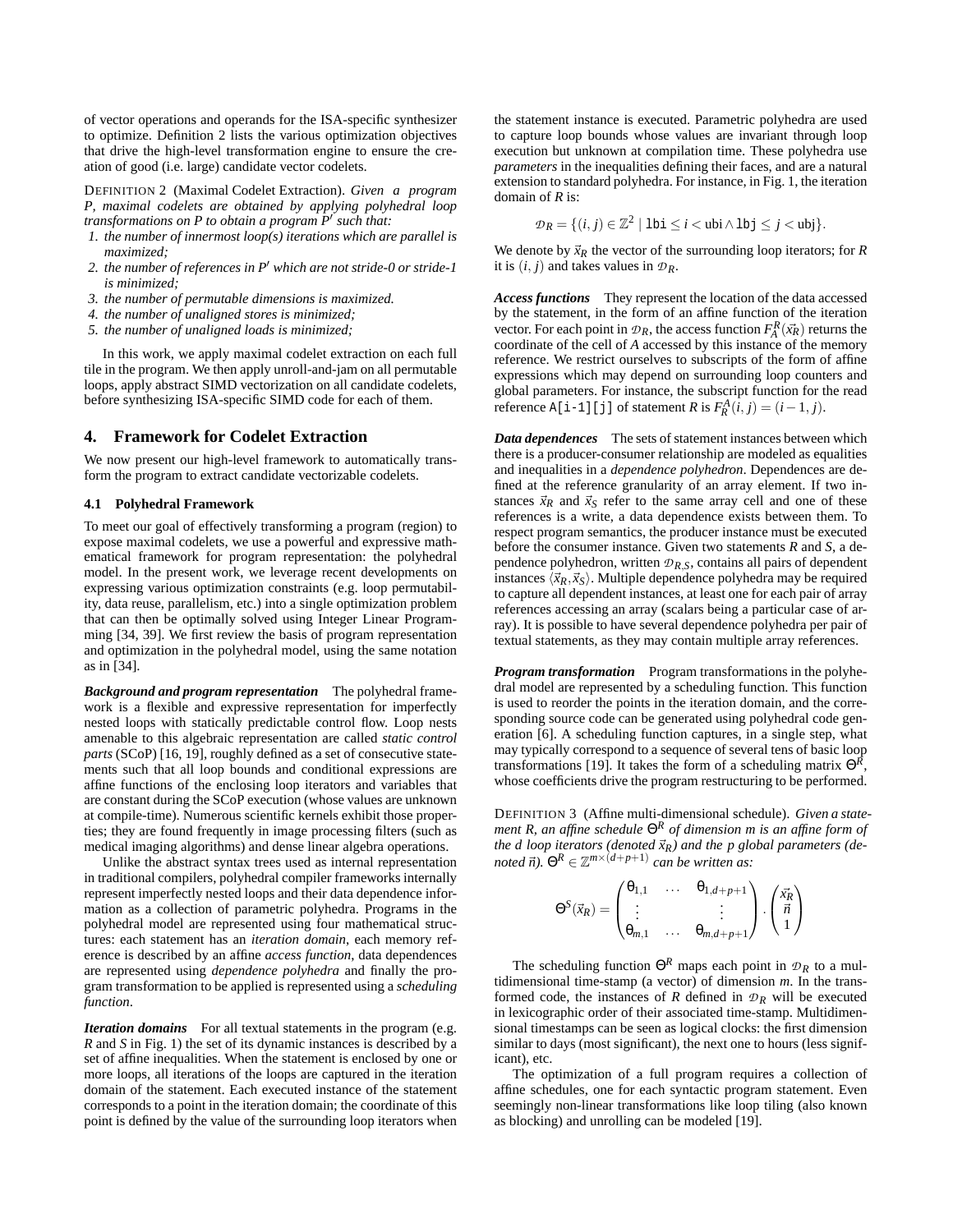#### **4.2 Program Transformation for L1-resident Blocking**

Tiling for locality involves grouping points in an iteration space into smaller blocks (tiles) [43], enabling reuse in multiple directions when the block fits in a faster level of the memory hierarchy (registers, L1, or L2 cache). Tiling for coarse-grained parallelism partitions the iteration space into tiles that may be executed concurrently on different processors with a reduced frequency and volume of inter-processor communication. A tile is atomically executed on a processor, with communication required only before and after execution. The tiling hyperplane method [11] is an effective approach for tiling of imperfectly nested affine loops. However, it can only generate tiled code for tile sizes that are fixed at compile-time. Alternatively, *parametric tiling* [5, 22], used in the present work, enables run-time selection of tile sizes. It has the advantage that tile sizes can be adapted to the problem size and machine used without recompiling the code.

The first stage of our optimization flow is as follows. Given an input program, we first apply a model-driven optimization geared towards maximizing the applicability of tiling [11]. Then parallel parametric tiling is applied, followed by full-tile separation. The process of separating full tiles leads to rectangular blocks of code whose loop bounds are functions of the tile sizes (which are runtime parameters). Each full tile is a potential candidate for effective SIMD execution using the codelet extraction and synthesis approach detailed below. We note that the codelet extraction and synthesis techniques are not limited to tilable programs. However, in our experiments in Sec. 6 we use benchmarks which can be processed by parallel parametric tiling.

The downside of parametric tiling is the generation of very complex loop bounds for the loops iterating on the various blocks (intertile loops), typically involving complex compositions of *ceil*(), *f loor*() and *round*() expressions. Current production compilers often fail to successfully analyze the dependences in such loops, and therefore are unable to automatically generate the best SIMD code for the full tiles. This leads to significant performance loss in the generated program. However, using the information extracted by the polyhedral compilation framework, full tiles can be manipulated, transformed and vectorized using our proposed approach.

#### **4.3 Convex Set of Semantics-Preserving Transformations**

A key reason for the power and effectiveness of the polyhedral transformation framework is the ability to formulate, with a single set of (affine) constraints, a set of *semantics-preserving (affine) program transformations* [34, 39]. An optimization problem whose solutions are subject to these constraints will necessarily lead to a semantics-preserving program transformation.

To build such a set of constraints, the reasoning is as follows. First, we observe that for all pairs of dependent instances  $\langle \vec{x}_R, \vec{x}_S \rangle$ , the dependence is strongly satisfied if  $\Theta(\vec{x}_R) < \Theta(\vec{x}_S)$ , that is if the producer is scheduled before the consumer. As Θ is in practice a multi-dimensional function, we can more precisely state that the dependence is strongly satisfied if  $\Theta(\vec{x}_R) \prec \Theta(\vec{x}_S)$ , where  $\prec$  is the lexicographic precedence operator. This can be rewritten as  $\Theta(\vec{x}_S) - \Theta(\vec{x}_R) \succ \vec{0}$ . Alternatively, given  $\Theta_p$ , row *p* of  $\Theta$ , we have  $\forall p, \ \Theta_p(\vec{x}_S) - \Theta(\vec{x}_R) \ge \delta_p$  with  $\delta_p \in \{0, 1\}$ . We note that once a dependence has been strongly satisfied at a dimension *d*, then it does not contribute to the semantics constraint and so we have instead ∀*p* > *d*,  $\Theta_p(\vec{x}_S) - \Theta_p(\vec{x}_R) \geq -\infty$  (that is, a "void" constraint with no impact on the solution space).

The constraints for semantics preservation are summarized in Def. 4, and are the starting basis for our new optimization algorithm. For each row *p* of the scheduling matrix Θ and each dependence polyhedron  $\mathcal{D}_{R,S}$ , we associate a Boolean decision variable  $\delta_p^{p_{R,S}}$ ; these decision variables are used to encode semantics-

preserving properties of a schedule so that for each pair of instances in dependence the source instance will be scheduled necessarily before the target instance. We bound the coefficients of Θ to be in some arbitrary range, so that we can find some arbitrarily large  $K \in \mathbb{Z}$  such that the form  $(K.\vec{n}+K)$  is an upper bound of the schedule latency [34], therefore  $\Theta_p(\vec{x}_S) - \Theta_p(\vec{x}_R) \ge -(K \cdot \vec{n} + K)$  is equivalent to  $\Theta_p(\vec{x}_S) - \Theta_p(\vec{x}_R) \geq -\infty$ .

DEFINITION 4 (Semantics-preserving affine schedules). *Given a set of affine schedules* Θ*<sup>R</sup>* ,Θ*<sup>S</sup>* ... *of dimension m, the program semantics is preserved if the three following conditions hold:*

(i) 
$$
\forall \mathcal{D}_{R,S}, \forall p, \delta_p^{\mathcal{D}_{R,S}} \in \{0,1\}
$$
  
\n(ii)  $\forall \mathcal{D}_{R,S}, \sum_{p=1}^{m} \delta_p^{\mathcal{D}_{R,S}} = 1$  (1)

$$
(iii) \qquad \forall \mathcal{D}_{R,S}, \,\forall p \in \{1,\ldots,m\}, \,\forall \langle \vec{x}_R, \vec{x}_S \rangle \in \mathcal{D}_{R,S},\tag{2}
$$

$$
\Theta_p^S(\vec{x}_S) - \Theta_p^R(\vec{x}_R) \geq -\sum_{k=1}^{p-1} \delta_k^{\mathcal{D}_{R,S}}.(K.\vec{n} + K) + \delta_p^{\mathcal{D}_{R,S}}
$$

As Feautrier proposed, the affine form of the Farkas lemma is used to build the set of all non-negative functions over a polyhedron [16], a straightforward process as Eq. 2 represents a non-negative function and  $\mathcal{D}_{RS}$  is a polyhedron. As a result, a convex set of constraints linking the various  $\theta_{i,j}$  coefficients and the  $\delta$  variables is obtained, such that each point in this space is a semanticspreserving schedule [34].

## **4.4 Codelet-Specific Cost Functions**

We now present the set of additional constraints we use to formulate our scheduling optimization problem. The complete scheduling algorithm works in two steps: first we find a schedule for the program that maximizes parallelism, the number of stride-0/1 references, and permutability. Then we apply a second algorithm for minimizing the number of unaligned load/stores on the transformed program.

#### **4.4.1 Additional Properties on the Schedule**

In the present work, we impose specific properties on  $\Theta$ :  $\theta_{i,j} \in \mathbb{N}$ . Enforcing non-negative coefficients greatly simplifies the process of finding good schedules. Large coefficients for Θ can lead to complex code being generated, containing modulo operations [6], and small values for the coefficients are usually preferred [32]. Our ILP formulation attempts to minimize the value of coefficients, therefore making them as close to 0 as possible when  $\theta_{i,j} \geq 0$ .

In addition, we use the so-called 2d+1 schedule form [19], which forces the scheduling function to be an interleaving of linear and constant dimensions. The number of rows of  $\Theta^S$  is set to  $2d+1$ if *S* is surrounded by *d* loops in the original sub-program, and every odd row of  $\Theta^S$  is made constant (that is,  $\theta_{i,j} = 0$  for all *j* except  $j = d + n + 1$ ). For instance, in this 2d+1 form, the original schedule of Fig 1 is  $\Theta^R$ :  $(0, i, 0, j, 0)$  and  $\Theta^S$ :  $(0, i, 0, j, 1)$ . Those are computed simply by building the AST of the sub-program with loops and statements as nodes, and edges between a parent and its children in the AST. Edges are labeled by the syntactic order of appearance of the children, and to compute the original schedule one simply takes the path from the root to the statement, collecting the node labels and the edge labels along this path.

While not technically required for this work, the 2d+1 form provides a standardized notation for the schedules, ensures that at least one schedule exists in the considered search space (the identity schedule, as shown above), and tends to simplify the generated loop bounds when implementing full distribution through the scalar dimensions.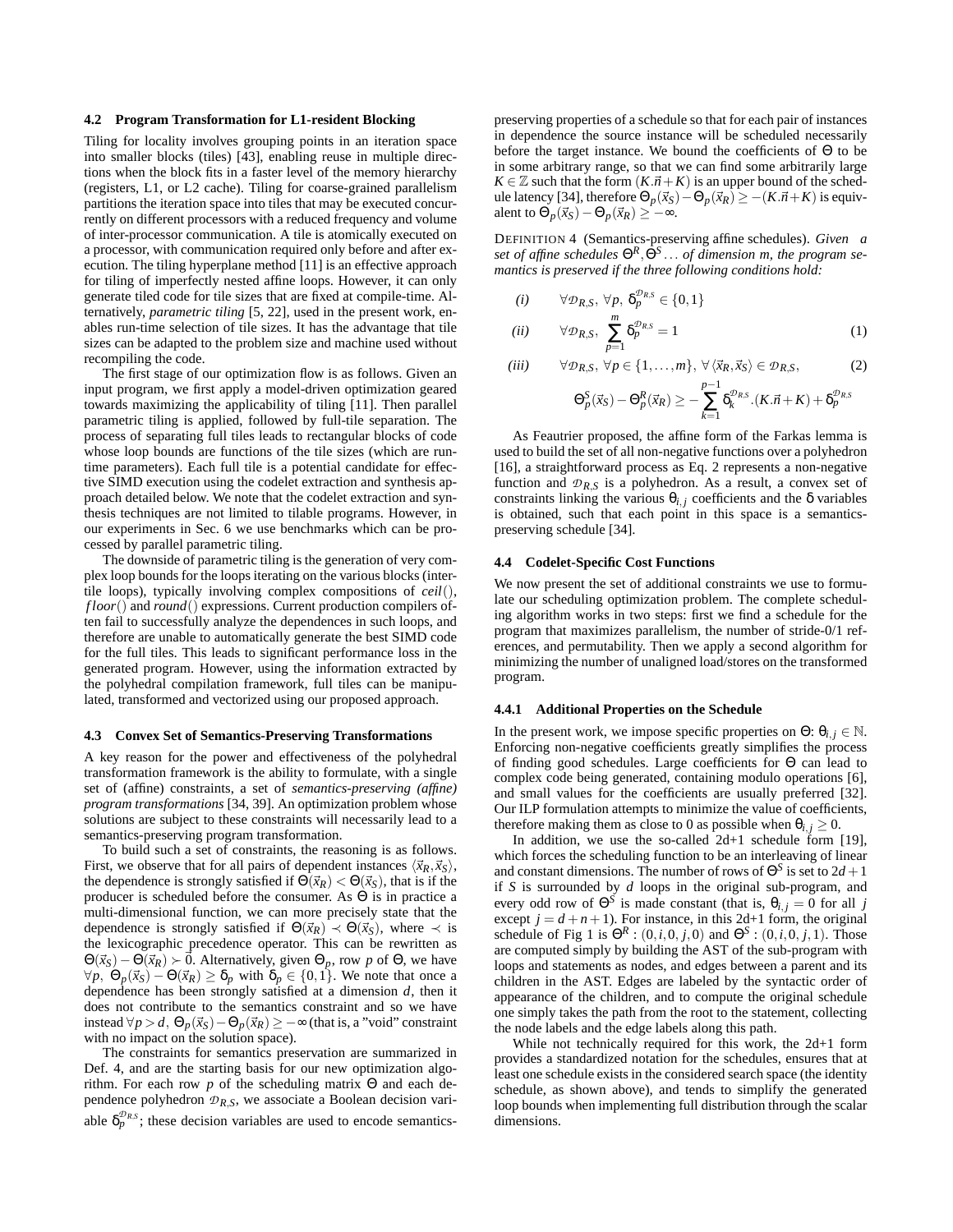#### **4.4.2 Minimizing Dependence Distance**

The first objective we encode is designed to find solutions with good data locality. It also helps with other objectives. The minimization finds a function that bounds the dependence distance [11], for each non-constant scheduling level (the even rows). This function is a form of the program parameters  $\vec{n}$ , and requires additional constraints on  $\Theta$ : all coefficients associated with the parameters  $\vec{n}$ are set to 0. This only removes parametric shifts, and is therefore not a limiting factor unless there are dependences of parametric distances in the program, a rare case. This bounding function is defined as follows, for each row *k* of the schedule:

$$
\mathbf{u}_{k}.\vec{n} + w_{k} \ge \Theta^{S}(\vec{x}_{S}) - \Theta^{R}(\vec{x}_{R}) \qquad \langle \vec{x}_{R}, \vec{x}_{S} \rangle \in \mathcal{D}_{R,S} \tag{3}
$$
\n
$$
\mathbf{u}_{k} \in \mathbb{N}^{p}, w_{k} \in \mathbb{N}
$$

Intuitively, the value of  $\mathbf{u}_k \cdot \vec{n} + w_k$  is an indicator of an upper bound on the distance between dependent iterations. To minimize the distance between dependent iterations, we minimize the value of  $\mathbf{u}_k$  and  $w_k$ . If, after minimization,  $\mathbf{u}_k \cdot \vec{n} + w_k = 0$ , then the dependent iterations are scheduled at exactly the same time for this loop level, i.e., the loop is parallel.

## **4.4.3 Maximizing Fine-grain Parallelism**

Maximizing fine-grain parallelism requires that no dependences in the generated code are carried by the innermost loop(s). Feautrier addressed the problem of maximizing fine-grain parallelism through an aggressive strategy of strongly satisfying all dependences as early as possible [16]. We propose a different form: minimization of the number of dependences to be solved by the schedule dimension 2*d* (e.g., the one corresponding to the inner-most loop), together with the objective of minimizing the dependence distance at that level. We use the following optimization objective:

$$
\min \sum_{\mathcal{D}_{R,S}} \delta_{2d}^{\mathcal{D}_{R,S}} \tag{4}
$$

Indeed, if this sum is equal to 0, and if  $\mathbf{u}_{2d} \cdot \vec{n} + w_{2d}$  (from the minimization of the dependence distance at that level) is also equal to 0, then the inner-most loop is parallel as no dependence is carried by this loop. Minimizing both objectives at the same time ensures that we discover inner-most parallel loops whenever possible.

#### **4.4.4 Maximizing Stride-0/1 References**

We propose a framework to embed directly, as constraints on the coefficients of Θ, the maximization of the number of stride-0/1 references. It is a complex task to model such a constraint as a convex optimization problem, so that we can use standard solvers to find coefficients of Θ. The reader is referred to a technical report [27] for detailed examples.

*Access functions after scheduling* In a nutshell, we aim for sufficient conditions for an array reference to be stride-0/1, when the innermost loop is parallel. These conditions come from properties of the polyhedral code generation process which builds the expressions connecting the input iterator symbols (e.g., i, j) with the new loop iterators created (e.g., t2, t4). For instance,  $\Theta^R$  =  $(0, i + j, 0, j, 0)$  is a valid schedule for *R* in Fig. 1. Two loops are created after code generation, and their schedule is given by the even dimensions of  $\Theta$ :  $t2 = i + j$ ,  $t4 = j$ . In the access A[i-1][j], after loop transformation, i and j are replaced by expressions in the form of the new loop iterators  $t2$ ,  $t4$ . This process is done by constructing a system of equalities between the tX variables and the original iterators, based on the schedule, and performing Gaussian elimination. Equalities with one original iterator on the left hand side are then obtained. With the above example, we would get A[t2-t4-1][t4], which is not a stride-1 reference along t4, the inner loop.

Our approach to model sufficient conditions for the stride of a reference to be 0 or 1 is to reason about the system of equalities built to create the new references after loop transformations. Specifically, we want to ensure that the innermost loop iterator (to be vectorized) appears only in the right-most index function (the Fastest Varying Dimension, FVD) of an array reference, or does not appear at all in the reference. Otherwise, the reference is not stride-0/1.

As an illustration of a sufficient condition for stride-1: assuming the innermost non-constant schedule dimension *p* represents a parallel loop, then for a reference to be stride-1 it is enough to have (1) the schedule coefficients for rows less than *p* corresponding to the iterators present in non-FVD functions are non-zero at least once; (2) for at least one of the iterators present in the FVD function, the schedule coefficients for rows less than *p* corresponding to this iterator are all zero.

*Convex encoding of access stride properties* To encode this kind of property, we resort to two complementary structures in the ILP. First, a new set of Boolean variables  $\gamma_{i,j}$  is introduced, to help us model when a schedule coefficient  $\theta_{i,j}$  is 0 or not. There are as many  $\gamma_{i,j}$  variables as there are  $\theta_{i,j}$  variables, and for each of them we set  $\gamma_{i,j} \leq \theta_{i,j}$ . Intuitively, we sum these  $\gamma$  variables to count how many schedule coefficients are non-zero. For  $\gamma_{i,j}$  to accurately capture when a schedule coefficient is non-zero, we maximize  $\sum \gamma_{i,j}^R$ so that  $\gamma_{i,j}^R$  is set to 1 as soon as  $\theta_{i,j}^R$  is greater or equal to 1.<sup>1</sup>

Second, we use an auxiliary representation of the access functions, using a normalized matrix  $G^F$  for an access function *F*. Intuitively, it is used to represent which iterators appear in the non-FVD index functions, and which appear in the FVD with a coefficient of 1. *G <sup>F</sup>* has two rows: all iterators appearing in the non-FVD are represented in the first row, and in the second row iterators appearing in the FVD with a coefficient of 1 are represented. Precisely, for the access function matrix *F* of dimension  $l \times d + n + 1$ ,  $G^F$ is constructed as follows. (1)  $G<sup>F</sup>$  has 2 rows and *d* columns. (2)  $∀i ∈ {1..l − 1}, ∀j ∈ {1..d}, if F_{i,j} ≠ 0 then G_{1,j}^F = 1, G_{1,j}^F = 0$ otherwise; (3)  $\forall j \in \{1..d\}$ , if  $F_{l,j} = 1$  then  $G_{2,j}^F = 1$ ,  $G_{2,j}^F = 0$  otherwise.

This leads to the following definition [27], wherein besides the  $\gamma$ variables we also define new Boolean variables  $\mu_F^j$  and  $v_F^j$  (one pair per loop surrounding the reference *F*), and  $\sigma_1^F$  and  $\sigma_2^F$  to model this seemingly non-convex problem in a convex fashion.

DEFINITION 5 (Constraint for Stride-0/1). *Given a statement R surrounded by d loops; a legal schedule* Θ*<sup>R</sup> where all loop-carried dependences have been strongly satisfied before level* 2*d; a memory reference F<sup>A</sup> R for an array A of dimension l with stride-0/1 potential;*  $\mu_{F_2}^j$ ,  $\nu_{F}^j$ ,  $\sigma_{1}^F$  and  $\sigma_{2}^F$ , a collection of Boolean decision variables; and *G F the normalized matrix for F. When given semantics-preserving* Θ*<sup>R</sup> with parallel inner-dimension, the following constraints*

$$
\begin{aligned}\n\left(\sum_{k=1}^{d-1} g_{1,j}.\gamma_{2k,j} \ge g_{1,j}.\mu_F^j\right) \wedge \left(\sum_{k=1}^{d-1} g_{2,j}.\gamma_{2k,j} \le (d-1).g_{2,j}.\nu_F^j\right) &\forall j \in \{1..d\} \\
\left(\sum_{j=1}^{d} g_{1,j}.\mu_F^j \ge \sum_{j=1}^{d} g_{1,j}.\sigma_1^F\right) \wedge \left(\sum_{j=1}^{d} g_{2,j}.\nu_F^j \le \sum_{j=1}^{d} g_{2,j} - \sigma_2^F\right)\n\end{aligned}
$$

*are verified if*  $\sigma_1^F = 1$  *and*  $\sigma_2^F = 1$  (stride-1), or if  $\sigma_1^F = 1$  and  $\sigma_2^F = 0$ *(stride-0). Otherwise it is not stride-1/0.*

The optimization objective is formulated as follows.

<sup>&</sup>lt;sup>1</sup> As we perform lexicographic optimization, we can place this maximization as the very last optimization objective to not disrupt the actual performance-driven optimization objectives.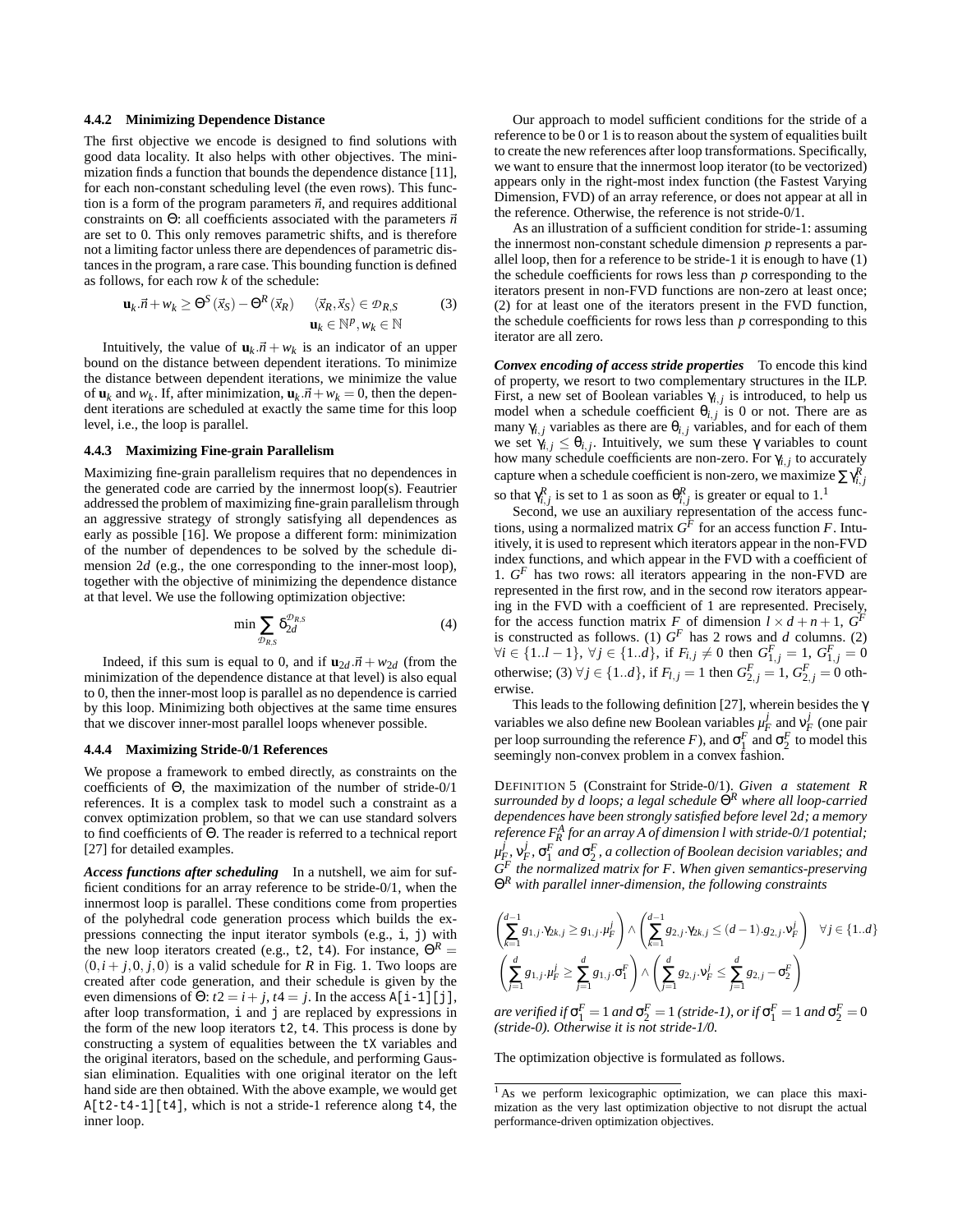DEFINITION 6 (Maximization of Stride-0/1 References). *The number of non-stride-0/1 references is minimized by encoding, for each memory reference F in the program, the constraints of Def. 5, and optimizing the following objectives:*

$$
\max \sum_{F} \sigma_1^F, \ \max \sum_{F} \sigma_2^F
$$

*Example* To illustrate the above definitions, Fig. 4 shows how they are applied on a simple program with a single reference. The stride optimization objectives yield the optimum value of  $\sigma_1 = 1$ and  $\sigma_2 = 1$ .  $\sigma_1 = 1$  implies that  $\mu^2 = 1$ , which in turn makes  $\gamma_{2,2} = 1$ . Thus, in the final schedule  $\theta_{2,2} \geq 1$ .  $\sigma_2 = 1$  forces  $v^1 = 0$ , which propagates and sets  $\gamma_{2,1} = 0$ . In the final schedule,  $\theta_{2,1} = 0$ and  $\theta_{2,2} \geq 1$ . This corresponds to making the loop j the outer loop.

| for $(i = 0; i < M; ++i)$<br>for $(j = 0; j < N; ++j)$<br>$A[i][i] = 0;$               | $G = \begin{bmatrix} 0 & 1 \\ 1 & 0 \end{bmatrix}$                                     |
|----------------------------------------------------------------------------------------|----------------------------------------------------------------------------------------|
| $0 \cdot \mu^{1} + 1 \cdot \mu^{2} \ge (0+1) \cdot \sigma_{1}$                         | $1 \cdot v^1 + 0 \cdot v^2 \leq 1 - \sigma_2$                                          |
| $0 \cdot \gamma_{2,1} \geq 0 \cdot \mu^1$<br>$1 \cdot \gamma_{2,2} \geq 1 \cdot \mu^2$ | $1 \cdot \gamma_{2,1} \leq 1 \cdot \nu^1$<br>$0 \cdot \gamma_{2,2} \leq 0 \cdot \nu^2$ |

**Figure 4.** Example of stride-0/1 constraints

#### **4.4.5 Maximizing Permutability**

Our approach to maximize permutability is to add constraints to capture level-wide permutability [11], and maximizing the number of such dimensions. We first recall the definition of permutable dimensions.

DEFINITION 7 (Permutability condition). *Given two statements R*,*S. Given the conditions for semantics-preservation as stated by Def. 4. Their schedule dimensions are permutable up to dimension k if in addition:*

$$
\forall \mathcal{D}_{R,S}, \forall p \in \{1, \dots, k\}, \forall \langle \vec{x}_R, \vec{x}_S \rangle \in \mathcal{D}_{R,S},
$$
  

$$
\Theta_p^S(\vec{x}_S) - \Theta_p^R(\vec{x}_R) \ge \delta_p^{\mathcal{D}_{R,S}} \tag{5}
$$

Enforcing this constraint on all schedule dimensions may lead to an empty solution set, if not all dimensions are permutable. So, we need to relax this criterion in order to capture *when* it is true, while not removing schedules from the solution set. We start by introducing Boolean decision variables,  $\rho_p^{D_{R,S}}$ , i.e., one  $\rho$  variable per  $\delta$  variable, and set  $\delta_p^{\mathcal{D}_{R,S}} \geq \rho_p^{\mathcal{D}_{R,S}}$ . These variables, when set to 1, will make Eq. (2) equal to Eq. (5), and will not impact the solution set when set to 0. This is achieved by replacing Eq. (2) by:

$$
\Theta_p^S(\vec{x}_S) - \Theta_p^R(\vec{x}_R) \ge -\sum_{k=1}^{p-1} (\delta_k^{\mathcal{D}_{R,S}} - \rho_k^{\mathcal{D}_{R,S}}) \cdot (K.\vec{n} + K) + \delta_p^{\mathcal{D}_{R,S}}
$$

When a dependence has been previously satisfied  $(\delta_p^{\mathcal{D}_{R,S}}) = 1$  for some *p*), instead of nullifying the legality constraint at subsequent levels, we will attempt to maximize the number of cases where Eq. (5) holds, with the following optimization objective for a given dimension *p*:

$$
\max \sum_{\mathcal{D}_{R,S}} \rho_p^{\mathcal{D}_{R,S}}
$$

We note that as  $\delta$  and  $\rho$  variables are connected by an inequality, maximizing ρ variables implicitly forces the strong satisfaction of dependences as early as possible.

## **4.5 Putting It All Together**

The above constraints are all embedded into a single optimization problem, containing numerous Boolean decision variables, as well as the schedule coefficients for all statements. We combine all our optimization objectives into a single optimization problem that is solved by Integer Linear Programming, by finding the lexicographically smallest point in the space. The order of the optimization objectives determines which objective will be maximally/minimally solved first, with succeeding objectives being optimally solved given the max/min solution of the previous objectives. Our combined problem *P* is:

$$
P: \quad \left\{ \min \sum_{\mathcal{D}_{R,S}} \delta_{2d}^{\mathcal{D}_{R,S}} \text{, min } \mathbf{u}_{2d}.\vec{n} + w_{2d}, \text{ max } \sum_{F} \sigma_{1}^{F}, \text{ max } \sum_{F} \sigma_{2}^{F}, \right\}
$$

$$
\forall k \text{ max } \sum_{\mathcal{D}_{R,S}} \rho_{k}^{\mathcal{D}_{R,S}} \text{, } \forall k \neq 2d \text{ min } \mathbf{u}_{k}.\vec{n} + w_{k}, \text{ max } \sum_{i,j} \gamma_{i,j} \right\}
$$

There may still be multiple solutions to this optimization problem, each satisfying the criteria for extraction of maximal codelets as per Def. 2. While technically enumerating all optimal solutions should be performed for best performance, in practice we limit ourselves to the lexicographically smallest solution of the above problem. The resulting schedule is then applied to the program, polyhedral code generation is performed, and candidate codelets are detected on the generated code (all parallel innermost loops with only stride-0/1 references are candidate codelets). Those candidate codelets are the input to the second stage of our optimization framework, which performs retiming+skewing of statements to minimize the number of unaligned load/stores. In addition, permutable loops are detected through dependence analysis on the generated code, and are marked as candidate loops for unroll-and-jam.

#### **4.6 Minimizing Unaligned Stores and Loads**

The final stage of our method to extract valid candidate codelets for ISA-specific SIMD synthesis is to minimize the number of unaligned stores and loads in each candidate codelet found by the previous loop transformation step. Despite the fact that hardware alignment constraints are usually dealt with at a lower compilation level [15], this task should more naturally belong to the high-level transformation engine, where multidimensional loop transformations as well as precise array dataflow analysis can be performed.

To achieve this objective, we perform a combination of *statement retiming* at the codelet level, and additional loop skewing for the unroll-and-jammed loops. Intuitively, we 'shift' statements in the codelet such that (when possible) all array elements which are referenced by the vectorizable loop become aligned if the first element being referenced by the loop is aligned. Previous work by Henretty et al. [23] develops a complete framework for statement retiming so as to minimize stream alignment conflict on innermost vectorizable loops. Our candidate codelets fit their definition of vectorizable loops, and to find the relevant retiming factor for our optimization purpose, we use a slightly adapted version of that algorithm. The main difference is that we add an additional scalar quantity to the shifts found by their algorithm so that stores to different arrays need the same iteration peeling quantity to ensure alignment with the technique shown in Sec. 3.1. This is not strictly necessary, but simplifies the code generation and can reduce the number of peeled iterations in the scalar prologue/epilogue codes.

Finally, we need to take care of alignment properties in case of unroll-and-jam of the loops. For this purpose, we resort to skewing the unroll-and-jammable loops by a positive factor, so that the array index expression along the FVD is a multiple of the vector length. Such transformation is always legal, as a positive skew cannot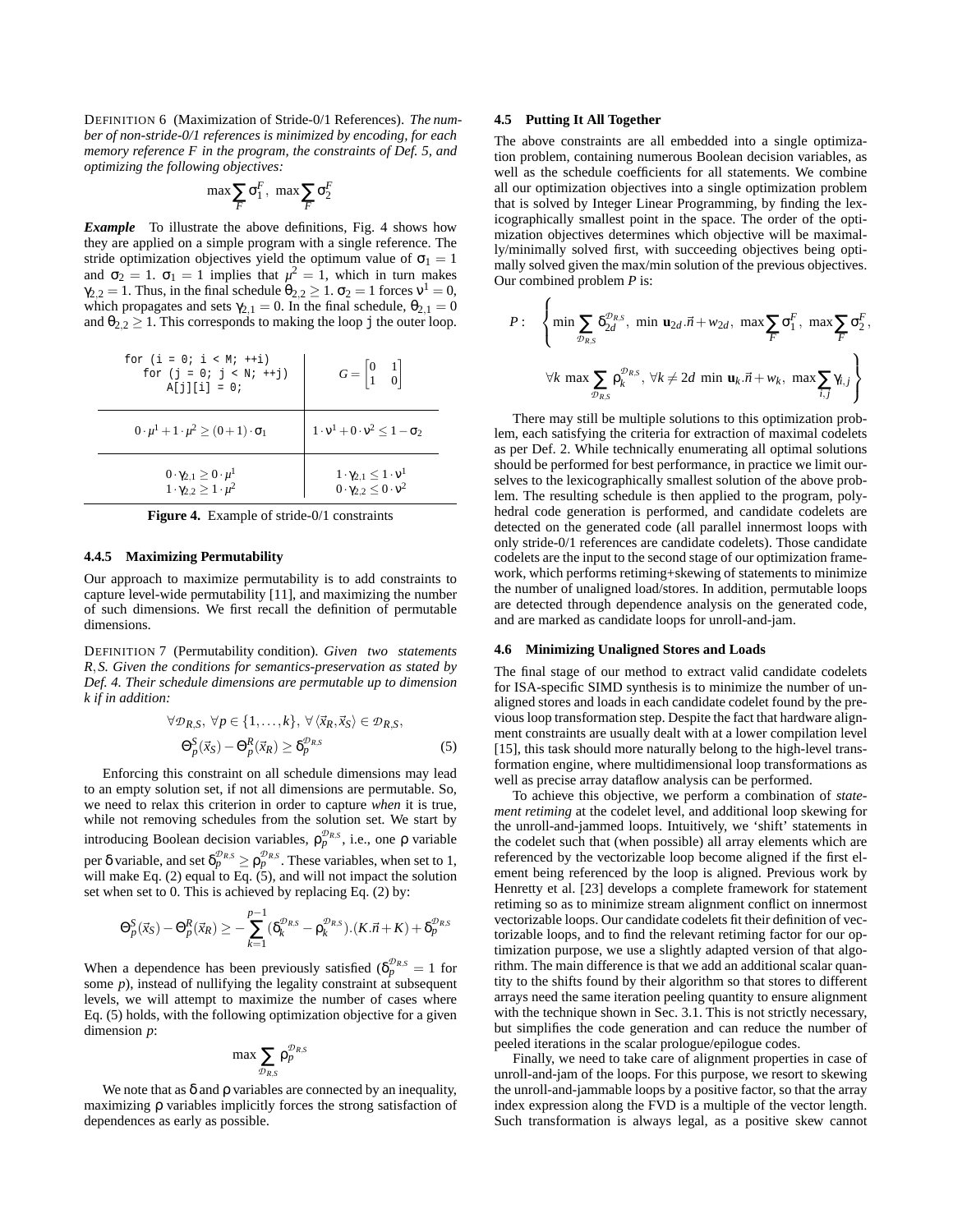change the dependence direction. As an illustration, for a Jacobi-2D example the access function after parametric tiling and full tile extraction, but before retiming is of the form  $A[-2t+i][-2t+j]$ . Assuming  $V = 4$ , we apply an additional skew by 2 to unrolland-jam along  $t$ , to get  $A[-4t+i][-4t+j]$ . In this manner, when unrolling by any factor along *t* and jamming in *j*, references will still be vector-aligned in *j*.

In summary, to minimize store/load alignment even in the presence of unroll-and-jam, for each candidate codelet we compute an ad-hoc polyhedral transformation made only of shifts and skews, and apply this transformation using a polyhedral code generator. The resulting codelet is then transformed to abstract vector code using the technique depicted in Sec. 3.1, creating valid inputs to the next optimization stage: ISA-specific SIMD synthesis of vectorizable codelets, as detailed in Sec. 5.

# **5. ISA-specific SIMD Generation**

In this section we discuss the back-end compilation step that translates pre-vectorized code into machine-specific high-performance code. The final high-performance code is structurally similar to the popular auto-tuning package FFTW [18], the auto-tuning BLAS package ATLAS [42], and general-size auto-tuning libraries generated by SPIRAL [35, 41]: the main work is performed in small, highly optimized code blocks called codelets, which are automatically generated. A higher-level approach (the polyhedral framework to parallelization) breaks down the bigger computation into a skeleton that performs all the book-keeping and calls the codelets appropriately. The first important question is how to restructure the computation to enable the utilization of efficient codelets, which we discuss in Sec. 4. The remaining problem to solve is how to compile codelet specifications into highly efficient code, a problem similar to the role of genfft [17] in FFTW.

## **5.1 Overview**

Our line codelet generator takes as input a specification of the tile code in a LISP-like intermediate representation (a one-to-one translation is systematically possible from our abstract SIMD form to this LISP-like form) that captures the necessary amount of information needed to generate highly efficient SIMD code. The representation is designed to convey everything that is known by construction (alignments, loop trip count properties, aliasing, etc.) without overspecifying the problem. Our codelet generator then performs various platform independent transformations such as common subexpression elimination (CSE), array scalarization and strength reduction. Furthermore more advances optimizations such as converting unaligned loads into aligned loads or ISA-specific strength reduction and pattern transformation are performed. Loops are unrolled in a reuse-conscious way that depends on the problem type. The output of the codelet generator is highly optimized sequential C code augmented by ISA-specific intrinsics. The code contains wellshaped simple loops, large basic blocks in single static assignment (SSA) form, easily analyzable array index expressions, and explicit SIMD vector instructions. This code is finally compiled with the target vendor compiler.

## **5.2 Line Codelet Specification**

The input to our codelet generator is a program in a LISP-like code representation. The representation enables SIMD architectureindependent meta programs that construct architecture specific instances when instantiated. Only the information needed for performing the operation is captured in the abstraction, details regarding the hardware and the exact calling convention for the SIMD intrinsics are abstracted away using vector primitives that have a type and a length. During the code generation and optimization process the codelet generator will translate the polymorphic vector operations to their exact implementation according to the targeted platform and compiler.

The input language expresses the following operations in an ISA-independent way: 1) loads and stores that are guaranteed to be naturally aligned (e.g, in 128-bit SSE a 128-bit vector load for which the start address is 16-byte aligned), 2) vector splats and compile-time constants, 3) unaligned loads and stores and their displacement loop-carried or constant displacement modulo vector length, 4) in-register transposes across 2, 4,. . . , *V* registers (including pack/unpack and interleave/deinterleave), and 5) in-register partial and full reductions (e.g., horizontal adds or a dot-product instruction).

We show an illustrative example that is generated by the prevectorization stage below. The SIMD tile meta-program is represented as a tree data structure, using standard C-like commands (decl for variable declarations, loop for for loops, assign for assignments, etc.). Multi-dimensional array access is directly supported (sv\_nth2D\_addr), and the meta-program aspect can be seen in expressions like isa.vload and isa.vloadu (aligned and unaligned load instruction in the current SIMD ISA passed into the meta-program through isa). SSA code is supported by constructing "fresh" variables. The input language including meta-programming capabilities is extensible and new primitives needed by new types of kernels or new vector ISAs can be added easily. Our example show an editorially simplified input to the codelet generator specifying a 2D Jacobi SIMD vector line codelet. The full example contains more annotations attached to the variables.

```
Jacobi2D_tile := isa ->
   let(xange0 := var.fresh_t(xInt), ...,<br>
yreg0 := var.fresh_t(isa.vtype),...,<br>
func(TInt, "jacobi2d_tile",[loop_bound_aligned_1,<br>
loop_bound_aligned_2, c4, c6, shift_0, shift_1, local_c8, B, A],<br>
decl([range0,k0,c8,vre
            chain(
              ...
assign( vreg1 , isa . vload ( sv_nth2D_addr (A ,add(mul(V ( -2) ,
                c4), c6), \text{sub}(\text{add}(\text{mul}(V(-2), c4), c8), 1), n, 1)assign( vreg2 , isa . vloadu ( sv_nth2D_addr (A ,add(mul(V ( -2) ,
                c4 ), c6 ),sub(sub(add(mul(V ( -2) , c4 ), c8 ) ,1) ,1) ,n ,1))) ,
              ...
assign( vreg0 ,mul(0.200000 ,add(add(add(add( vreg1 ,
                 vreg2 ), vreg3 ), vreg4 ), vreg5 ))) ,
              ...
assign( deref ( tcast ( TPtr ( datatype ), sv_nth2D_addr (A ,add(
                add(mul(V( -2) , c4 ), c6 ),sub(0 ,1)) ,add(add(mul(V( -2) , c4 ),
                 add(c8 ,sub( shift_0 , shift_1 ))) ,sub(0 ,1)) ,n ,1))) , vreg6 )
        ))
));
```
#### **5.3 Code Generation and Optimization**

Our codelet generator is a full-fledged highly aggressive basic block compiler with very limited support for loops. It instantiates the generic tile specification for a particular SIMD ISA and then optimizes the resulting code, and outputs a C function with compiler and architecture specific SIMD intrinsics.

*Loop unrolling* We aggressively unroll loops to produce large basic blocks. Modern superscalar out-of-order processors have huge instruction caches, reorder windows, store-to-load forwarding, multiple outstanding loads, and many other architectural features that are fully exercised in steady state only by basic blocks with hundreds of instructions. We convert the massive basic blocks into single static assignment (SSA) form to enable better register allocation through the compiler. In addition, unrolling a time loop by a factor of two allows transparently moving between an input vector and a temporary space, avoiding extra copy operations.

*Loop pipelining and blocking* The best loop unrolling strategy depends on the type of code that is underlying the tile codelet. Our codelet generator at present supports three patterns:

First, stencil and filter-type data flow graphs require software pipelining and register rotation. This is either supported in hardware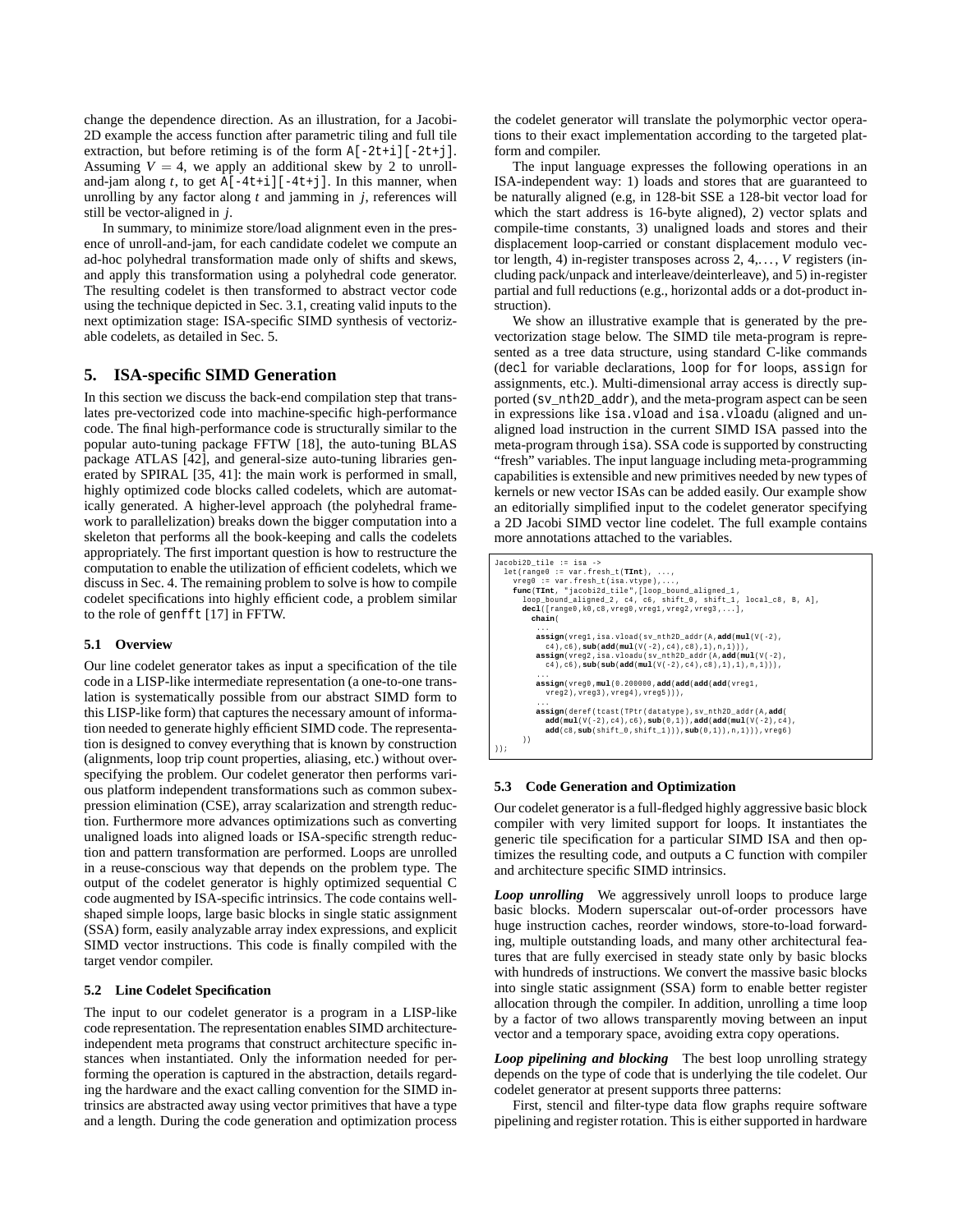(as on Itanium) or must be done in software through unrolling and multi-versioning of variables. Proper loop pipelining achieves the optimal steady state load/store to computation ratio (e.g., one load, one store and 3 flops per loop iteration for 1D Jacobi). Jacobi or wavelet filters are examples of this pattern.

Second, dense linear algebra-type data flow graphs have high arithmetic intensity. This enables register-level double buffering: on half of the register file a register tile computation is performed while on the other half of the register file in parallel the results from the previous register tile are stored and the data for the new register tile is loaded. The L1 tile of BLAS3 DGEMM is an example of this pattern [42].

Third, *O*(*N* log*N*)-type data flow graphs require depth first source code scheduling [17]. This utilizes the available registers most efficiently and the slow-growing reuse help tolerating a limited amount of register spilling. FFTW's codelets, and SPIRALgenerated fixed-size FFT and DCT kernels as well as, sorting networks are examples of this pattern.

*Unaligned vector array scalarization* Unaligned load operations following aligned store operations are common in stencil-like codes and introduce two performance penalties. Firstly, unaligned loads are substantially more expensive than aligned loads, even on the latest Intel processors (SandyBridge and Nehalem). Secondly, the read-after-write dependency introduced by an aligned store followed by an unaligned load that touch an overlapping memory area is costly as it introduces hard barriers for the compiler to reorder instructions to hide memory latencies. They also can introduce problems in write buffers and store-to-load forwarding hardware and reduce the number of registers that can be used.

Our codelet generator performs an important optimization to eliminate unaligned load operations. It first unrolls the outer (time) loop of a stencil to collect the store and load operations from neighboring iterations of the outer loop in the same basic block. Next, it replaces unaligned loads with aligned loads and in-register permutations (vector shifts). Then, it replaces the ensuing matching aligned store/load pairs by automatic (register) vector variables, in effect scalarizing the SIMD vector array. Finally, it performs ISAspecific strength reduction and common subexpression elimination on the introduced permutation instructions to minimize their cost. Often, more than one instruction sequence can be used to implement the vector shift and carefully choosing the sequences allows to reuse partial results across multiple iterations of the innermost loop. The result is a large basic block free of unaligned memory accesses and thus free of unaligned read-after-write dependencies that would stall the pipeline. The basic block further can take better advantage of large register files and fully benefits from super-scalar out-of-order cores.

*Alignment versioning* On many SIMD ISAs the instructions required to shift data within SIMD registers to resolve missalignment take the shift value as immediate and thus require it to be a compile-time constant. On other ISAs different instruction sequences are required for different shift values. The miss-alignment may be introduced through a loop variable or may vary across codelet invocations. Finally, there may be multiple arrays that are independently misaligned.

When necessary our codelet generator performs code specialization with respect to unknown array miss-alignment. The largest scope within the codelet for which the miss-alignment is constant (usually either the whole codelet or the outermost loop body) becomes a switch statement that contains one case for each combination of miss-alignments. Each case contains specialized code that inlines the miss-alignment values and the resulting specific vector shift instruction sequences. The potentially large code size blowup is usually no problem given the big instruction cache size and can be compensated through slightly less aggressive unrolling.

Generic optimizations Finally, the codelet generator applies standard basic block optimizations used by program generators such as FFTW's genfft, SPIRAL and ATLAS. This includes copy propagation, constant folding, common subexpression elimination, array scalarization, and source code scheduling. The codelet generator also performs simplification of array indexing expression and expresses them using patterns supported by the ISA, and can generate array-based and pointer-based code.

## **5.3.1 Quality of the Generated Codelets**

Below we show the code generated for an 1D Jacobi tile for Intel SSSE3. The instruction set operates on 4-way 32-bit float vectors and supports the palignr instruction. For readability we extract the kernel as inline function. In the actual generated code the function would be inlined. The example code is a partial tile codelet that does not have a time loop inside and thus unaligned store-toload forwarding through unaligned vector array scalarization is not applied. Nevertheless, all unaligned loads have been replaced by aligned loads and the palignr instruction. The codelet generator implements a software pipeline that for every loop iteration of the unrolled loop loads one SIMD vector, computes one SIMD vector result with two vector adds, one vector multiply and two vector alignment operations, and stores the result.

```
__m128 __forceinline kernel(__m128 in0, __m128 in1, __m128 in2) {<br>return _mm_mul_ps (_mm_setl_ps(0.333333333),<br>__mm_add_ps(_mm_castsi128.ps(_mm_alignr_epi8(_mm_castps_si128(in0),<br>__mm_castps_si128(in1), 4)),
          _mm_add_ps (in1 , _mm_castsi128_ps ( _mm_alignr_epi8 ( _mm_castps_si128 ( in1 ),
                 mm_castps_sil28(in2), 12)))));
}
void jacobi1d_tile (__m128 *in, __m128*out, int n) {<br>__m128 t0, t1, t2, t3, t4, t5, t6, t7,..., t17, t18, t19;<br>t0 = in[0]; t1 = in[1];
                 for (i = 1; i < n-1; i = 20) {
               t2 = in [i +1]; out [i +0] = kernel (t0 , t1 , t2 );
t3 = in [i +2]; out [i +1] = kernel (t1 , t2 , t3 );
t4 = in [i +3]; out [i +2] = kernel (t2 , t3 , t4 );
               ...<br>t18 = in[i+17]; out[i+16] = kernel(t16, t17, t18);<br>t19 = in[i+18]; out[i+17] = kernel(t17, t18, t19);<br>t1 = in[i+20]; out[i+19] = kernel(t18, t19, t0);<br>t1 = in[i+20]; out[i+19] = kernel(t19, t0, t1);
     }
}
```
Below we show the assembly generated for this function by the Intel C++ compiler 11.1 in 64-bit mode (EM64T), targeting a SandyBridge processor supporting the VEX encoding and 3 operand instructions. We see the compact addressing encoding and that on this processor the code looks almost perfect.

| jacobild tile PROC<br>; parameter 1(in): rcx |                                                          |
|----------------------------------------------|----------------------------------------------------------|
| ; parameter 2(out): rdx                      |                                                          |
| ; parameter 3(n): r8d                        |                                                          |
|                                              | vmovaps xmml, XMMWORD PTR [rcx]                          |
|                                              | vmovaps xmm3, XMMWORD PTR [16+rcx]                       |
| mov r8d. 1                                   |                                                          |
| mov eax, 16                                  |                                                          |
|                                              | vmovaps xmm0, XMMWORD PTR [ 2il0floatpacket.287]         |
|                                              | .B2.2:: vmovaps __ xmm4, XMMWORD PTR [16+rax+rcx]        |
|                                              | vpalignr xmml, xmml, xmm3, 4                             |
| add r8. 20                                   |                                                          |
|                                              | vpalignr xmm5, xmm3, xmm4, 12                            |
|                                              | vaddps xmm2, xmm3, xmm5                                  |
|                                              | vaddps xmm5. xmm1. xmm2                                  |
|                                              | vmulps xmml, xmm0, xmm5                                  |
|                                              | vmovaps XMMWORD PTR [rax+rdx], xmml                      |
|                                              | ; about 300 lines of assembly repeating the last 5 lines |
|                                              | ; cycling through the 16 XMM registrer                   |
|                                              | vmovaps xmm3. XMMWORD PTR [320+rax+rcx]                  |
|                                              | vpalignr xmm2, xmm1, xmm3, 12                            |
|                                              | vaddps xmm2, xmm1, xmm2                                  |
|                                              | vaddps xmm5. xmm4. xmm2                                  |
|                                              | vmulps xmm2, xmm0, xmm5                                  |
|                                              | vmovaps XMMWORD PTR [304+rax+rdx], xmm2                  |
|                                              | add rax, 320                                             |
| cmp r8, 401                                  |                                                          |
| 11                                           | $-B2.2$                                                  |
| ret                                          |                                                          |
|                                              |                                                          |
| 2il0floatpacket.287                          | 03eaaaaabH, 03eaaaaabH, 03eaaaaabH, 03eaaaaabH<br>DD     |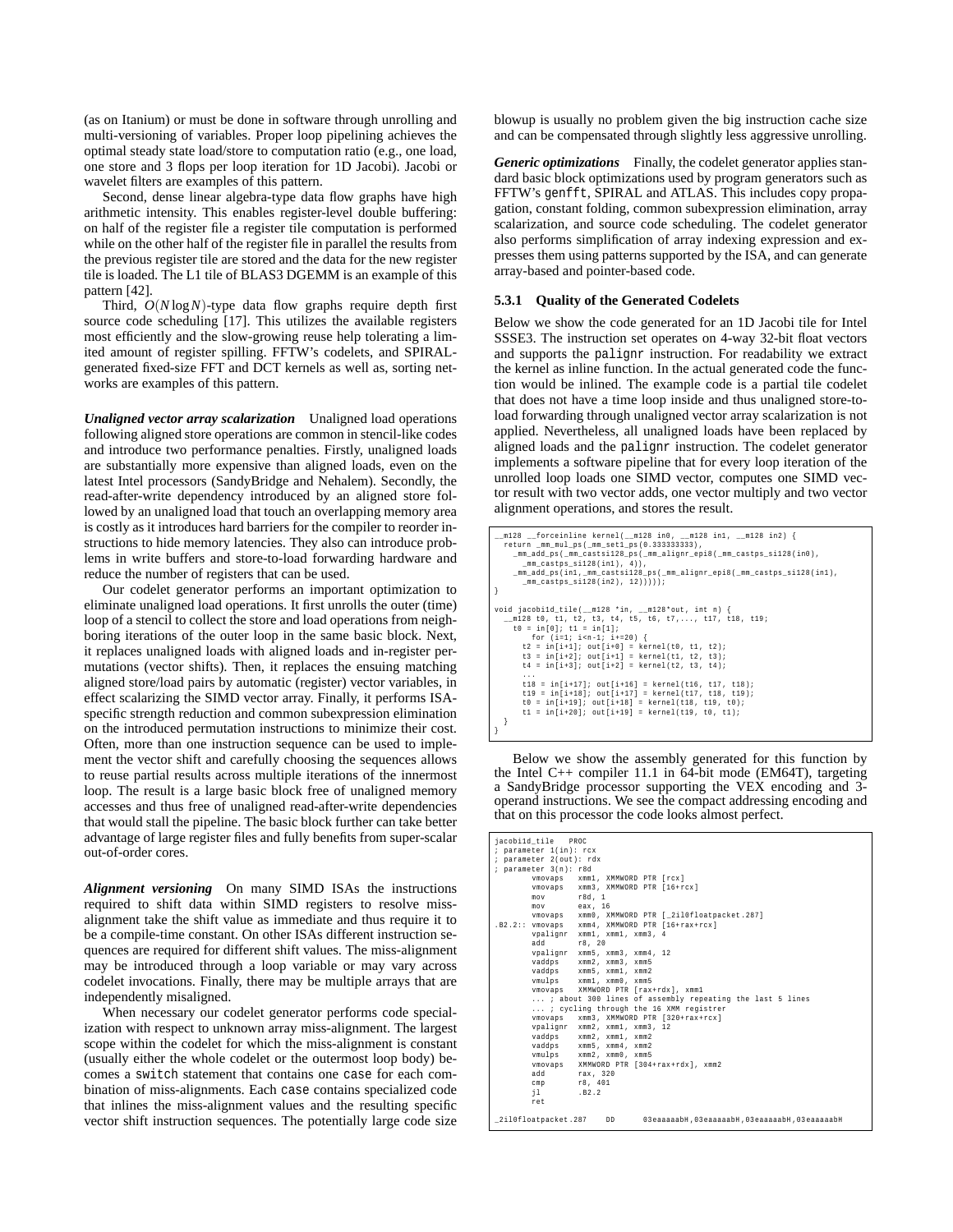

**Figure 5.** Extraction of left-shifted (denoted by A1), centered (Ac) and right-shifted (Ar) SIMD vectors from three aligned vectors A[0], A[1], and A[2] through permutation instructions. We display the data flow and instruction sequence for shifting on SSE 2-way double and 4-way single, and AVX 4-way double and 8-way single, as supported on Intel's SandyBridge processors.

One concern is the large size SSE instructions and decoder limitations, however, post-decoder micro-op caches can alleviate this problem on high performance processors. In Sec. 6 we will analyze the tile performance for a collection of kernels, machines and vector lengths.

#### **5.4 Cost Model**

Our codelet generator provides a simple cost model for the generated codelets to aid codelet (pre-)selection without the need for profiling the code. The line codelets are in steady state run cache resident (in hot L1 cache). Thus a weighted instruction count is a good first order metric to predict the relative performance of codelets. The metric captures the fact that generated codelets run close to the machine peak and this places a cost on every instruction, even if executed in parallel. The metric in particular allows to measure the vectorization overhead (number of arithmetic operations versus number of all operations). By counting source-level SIMD operations like \_mm\_add\_ps, \_mm\_sub\_ps, and \_mm\_unpacklo\_ps instead of assembly instructions like movaps, lea and mov the metric is more resilient to effects on aggressive superscalar out-of-order processors like the Intel Core i7. We pick the coefficients for various operations to provide a relative ordering that favors cheaper operations over more expensive operations and models the relative cost of operations in the target micro-architecture. While the metric cannot predict actual execution times it is sufficient to prune the search space and find good candidates and aids auto-tuning in the high-level framework.

## **6. Experimental Results**

#### **6.1 Experimental Protocol**

We evaluate our framework on a collection of benchmarks where the core computational part is a SCoP. Specifically, we experiment with 5 stencil computations that arise in typical image processing and physical simulation applications, and 3 linear algebra benchmarks. Problem sizes are selected to be larger than the last level cache (LLC) size of 8 MB. Each benchmark is evaluated using single-precision (float) and double-precision (double). Experiments are performed on an Intel SandyBridge i7-2600K (3.4GHz, 4 cores, 32KB L1, 256KB L2, 8MB L3), using either the SSE or AVX vector instruction set. The testbed runs a native 64-bit Linux distribution. We use Intel ICC 13.0 with -fast -parallel -openmp, except for the sequential baseline where we use -fast. For AVX experiments, the flag -xAVX is used.

For each benchmark, we apply the following flow: (1) loop transformations for parallel parametric tiling with full-tile sep-

aration, and coarse-grain shared-memory parallel execution; (2) for each full-tile, perform loop transformation to expose maximal codelets, and perform abstract SIMD vectorization; (3) for each codelet found, perform ISA-specific SIMD synthesis. This framework is implemented using PolyOpt/C, a polyhedral compiler based on the LLNL ROSE infrastructure [2]. The SIMD codelet generator is implemented in the SPIRAL system's back-end infrastructure. A web page and codelet generation web service with makefile tie-in can be found at [3]. On average, our end-to-end framework (not considering auto-tuning time) takes about 25 seconds to generate a program version for benchmarks like Jacobi-2d, laplacian-2d, or correlation; and about 3 minutes for benchmarks like Jacobi-3D, laplacian-3D, or doitgen.

## **6.2 Codelet Extraction Statistics**

Table 1 reports statistics on the ILP scheduling problem developed in this paper. We report for some representative benchmarks the number of dependence polyhedra for array references, the total number of schedule coefficient variables  $\theta_{i,j}$ , the total number of additional variables inserted to model our problem, the total number of constraints in the system to be solved (this includes the semantics preserving constraints from dependence polyhedra), and the time to optimally solve the ILP using PIPLib. More details can be found in a technical report [27].

| <b>Benchmark</b> | $#$ deps | $#$ refs | # $\theta_{i,i}$ | $#$ others | $# \text{cst.}$ | Time(s) |
|------------------|----------|----------|------------------|------------|-----------------|---------|
| jacobi-2d        | 20       | 8        | 140              | 486        | 3559            | 3.0711  |
| laplacian-2d     | 20       | 10       | 140              | 502        | 3591            | 3.1982  |
| poisson-2d       | 32       | 12       | 140              | 674        | 5277            | 5.8132  |
| correlation      | 5        | 9        | 70               | 177        | 640             | 0.0428  |
| covariance       | 3        | 4        | 70               | 176        | 593             | 0.0415  |
| doitgen          | 3        | 4        | 117              | 269        | 911             | 0.1383  |

**Table 1.** ILP statistics

#### **6.3 Tile Codelet Performance**

Table 2 summarizes the operation count in steady state for the Jacobi kernels. This establishes the performance of the tile codelets in a stand-alone fashion. Here each codelet is made L1-resident, and is the result of unroll-and-jamming multiple loops in the codelet, leading to multi-loop vectorization in practice. We list the theoretical maximum floating-point operations per cycle and the actually measured floating-point operations per cycle for SSE and AVX on the processor described above, and also for a 2.66 GHZ Intel Nehalem processor. The SandyBridge processor supports SSE 4.2 and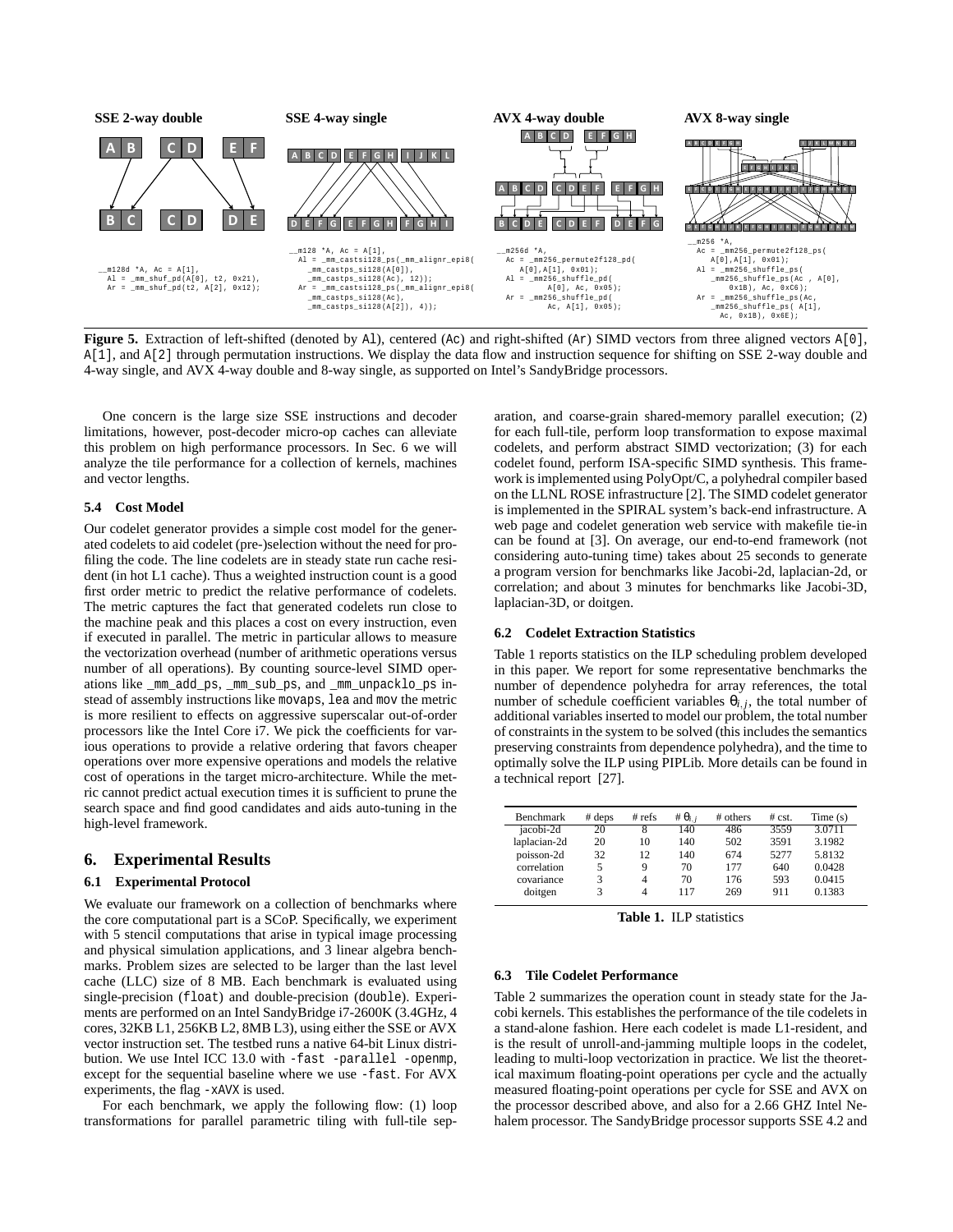|               | Problem |          |     |           |      | SandyBridge 3.4 GHz |           |      |           |      |           |      |           |      | Nehalem 3.3 GHz |      |  |  |  |  |
|---------------|---------|----------|-----|-----------|------|---------------------|-----------|------|-----------|------|-----------|------|-----------|------|-----------------|------|--|--|--|--|
|               |         |          |     | SSE 2-way |      |                     | SSE 4-way |      | AVX 4-way |      | AVX 8-way |      | SSE 2-way |      | SSE 4-way       |      |  |  |  |  |
| Name          |         | $\times$ | mem | shft      | peak | meas                | peak      | meas | peak      | meas | peak      | meas | peak      | meas | peak            | meas |  |  |  |  |
| Jacobi 1D 3pt |         |          |     | 1-5       |      | 2.5                 | 6         | 5.5  | 4         | 2.7  | 8         | 8.2  |           | 1.4  | 6               | 2.9  |  |  |  |  |
| Jacobi 2D 5pt | 4       |          |     | $1-5$     | 2.5  | 2.5                 |           | 4.8  | 5         | 4.3  | 10        | 7.5  | 2.5       | 2.4  |                 | 2.4  |  |  |  |  |
| Jacobi 3D 7pt | 6       |          |     | $1-5$     | 2.3  | 1.2                 | 4.6       | 4.5  | 4.6       | 3.8  | 9.3       | 8.9  | 2.3       | 1.1  | 4.6             | 4    |  |  |  |  |

**Table 2.** Cost analysis of the tile codelet specifications and performance (flop/cycle) on two different machines (Intel SandyBridge Core i7 2600K and Intel Nehalem X5680). We provide operation counts in steady state for adds/subtracts, multiply, vector shifts, loads and stores.

AVX and provides the three-operand VEX encoding for SSE instructions, which results in very compact code.

A three-point 1D Jacobi stencil in steady state requires one load, one store, two additions, one multiplication and two shift operations. The SandyBridge processor can transfer 48 bytes/cycle between the L1 cache and the register file, execute one vector (SSE or AVX) addition and vector multiplication each cycle and can perform one shift/permute operation per cycle. The decoder can decode 4 to 5 x86 instructions per cycle and caches decoded microops. The hard limiting factor is the two additions needed per stencil result and thus the maximum performance is 6 flops/cycle for 4-way single-precision SSE (one addition every cycle and a multiplication every other cycle). We achieve 5.5 flops/cycle steady-state L1 performance. In the 2D case the maximum is 5 flop/cycle, which we achieve. This is a testament to the power of the latest generation of Intel processors and shows that our tile codelets are very efficient. The table summarizes further results across kernels and ISAs.

#### **6.4 Full Program Performance**

One of the key aspects of our framework is the ability to perform extensive auto-tuning on a collection of parameters with significant impact on performance. The two categories of parameters we empirically tune are (1) the tile sizes, so as to partition the computation in L1-resident blocks; and (2) the unroll-and-jam factor, that affects the number of operations in a codelet. While technically the parameter space is extremely large, it can be greatly pruned based on a number of observations. (1) We test tile sizes whose footprint is L1-cache resident. (2) We set the tile size of the vector dimension to be some multiple of the unrolling factor of this loop by the vector length, so as to minimize the peeling required for alignment. (3) We keep only tile sizes where the percentage of total computation performed by the full tiles is above a given threshold, so as to avoid tile shapes where a significant fraction of the computation is done by partial tiles. For 2D benchmarks we use a threshold of 80%, and a threshold of 60% for 3D benchmarks. (4) We unroll-and-jam all permutable dimensions, using unrolling factors of 1, 2, 4 and 8.

The auto-tuning is broken into two phases. In the first phase, approximately 100 tile sizes are tested and the 10 with the most iteration points in full tiles are selected. This process takes 2-3 minutes. The second phase tests 6-8 codelet optimizations for each of the 10 tile sizes, taking about 10-15 minutes.

*Time breakdown over full/partial tiles and tile codelets* To gain insights into the effectiveness and potential limitations of our framework, we first present a breakdown of time expended within tile codelets, within full tiles, and in partial tiles. Table 3 shows the performance comparison using 3 metrics: ATC, the time spent in all tile codelets; AFT, the time spent in all full tiles; FP, and the total time of the full program. We make the following observations: Peeling is the main reason for loss of performance when moving from ATC to AFT, and slowdowns can vary between  $1.1 \times$  and  $2 \times$ . The fraction of performance loss depends on the vector length and unrolling factors used in the FVD. Thus, these two parameters must be tightly coupled with the FVD tile size while remaining tile sizes

must be relatively small for minimizing the peeling overhead. Also, partial tiles have a considerable impact on the FP performance. In general partial tiles can cause between  $1.3 \times$  to  $3 \times$  slowdown over AFT, and they are particularly detrimental for higher dimensional iteration spaces (e.g. Jacobi-3D and doitgen). In general, bigger tile sizes improve performance but only up to a certain point, as they also gradually push more iterations from full tiles into partial tiles, even reducing the number of tiles that can be executed concurrently. Finally, the accumulated effect of peeling and partial tiles execution can yield between  $1.4 \times$  and  $6 \times$  slowdown from ATC to FP.

| <b>Benchmark</b> | <b>SIMD ISA</b> | $ATC$ (sec) | $AFT$ (sec) | $FP$ (sec) |
|------------------|-----------------|-------------|-------------|------------|
| jacobi-2d        | SSE             | 0.040       | 0.046       | 0.068      |
| iacobi-3d        | SSE             | 0.458       | 0.514       | 1.113      |
| iacobi-2d        | <b>AVX</b>      | 0.036       | 0.054       | 0.077      |
| jacobi-3d        | <b>AVX</b>      | 0.188       | 0.354       | 1.062      |
| laplacian-2d     | SSE             | 0.046       | 0.056       | 0.071      |
| laplacian-3d     | SSE             | 0.482       | 0.538       | 1.131      |
| laplacian-2d     | <b>AVX</b>      | 0.031       | 0.042       | 0.061      |
| laplacian-3d     | <b>AVX</b>      | 0.197       | 0.373       | 0.993      |
| poisson-2d       | SSE             | 0.051       | 0.064       | 0.090      |
| poisson-2d       | <b>AVX</b>      | 0.029       | 0.049       | 0.075      |
| correlation      | SSE             | 0.840       | 0.915       | 1.179      |
| correlation      | <b>AVX</b>      | 0.752       | 0.917       | 1.139      |
| covariance       | SSE             | 0.846       | 0.922       | 1.159      |
| covariance       | <b>AVX</b>      | 0.733       | 0.883       | 1.121      |
| doitgen          | SSE             | 0.191       | 0.353       | 0.865      |
| doitgen          | <b>AVX</b>      | 0.158       | 0.308       | 0.834      |

|                        | <b>Table 3.</b> Time breakdown for kernels: All Tile Codelets |  |  |  |
|------------------------|---------------------------------------------------------------|--|--|--|
|                        | (ATC), All Full Tiles (AFT=ATC+Peeling) and Full Program      |  |  |  |
| (FP=AFT+Partial Tiles) |                                                               |  |  |  |

*Overall performance* Finally, we report in Table 4 the fullapplication performance for the benchmarks. For each benchmark  $\times$  vector ISA  $\times$  data type, we compare our performance in GF/s to that attained by ICC on the input program (both sequentially and with automatic parallelization flags) and PTile, the performance of PTile [5], a state-of-the-art Parallel Parametric Tiling software (tile sizes have been auto-tuned). The performance achieved using only the front-end of our framework (transformation for codelet extraction) is reported in the Prevect columns, i.e., we restructure the program to expose codelets but simply emit standard C code for the codelet body and use the C compiler's vectorizer. SIMD reports the performance achieved by using our ISA-specific SIMD synthesizer on each codelet after codelet extraction.

We observe very significant performance improvements over ICC and PTile, our two reference compilers. Up to  $50\times$  improvement is achieved using AVX for the covariance benchmark, for instance. We systematically outperform ICC (both with and without auto-parallelization enabled) with our complete framework using AVX (the SIMD/AVX column) since ICC fails to effectively vectorize most of the benchmarks. However, we note that due to the polyhedral model's limitation of not allowing explicit pointer management, the stencil codes have an explicit copy-back loop nest instead of a pointer flip. We note that the stencil benchmarks are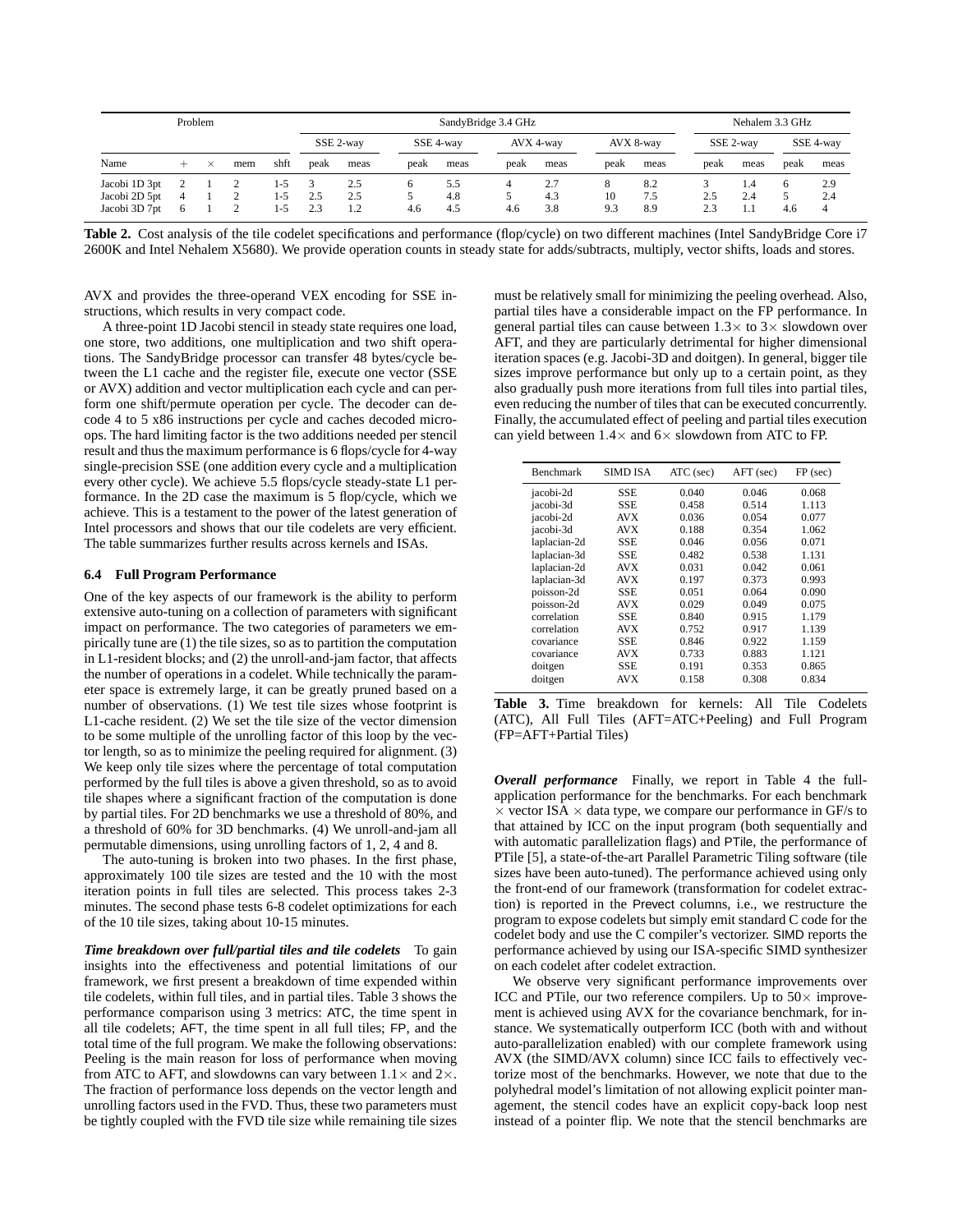|                      |                     | single |              |       |            |            |             |            | double |      |       |            |            |            |            |             |  |
|----------------------|---------------------|--------|--------------|-------|------------|------------|-------------|------------|--------|------|-------|------------|------------|------------|------------|-------------|--|
| PB Size<br>Benchmark |                     |        | ICC<br>PTile |       | Prevect    |            | <b>SIMD</b> |            |        | ICC  |       | PTile      |            | Prevect    |            | <b>SIMD</b> |  |
|                      |                     | seq    | par          |       | <b>SSE</b> | <b>AVX</b> | <b>SSE</b>  | <b>AVX</b> | seq    | par  |       | <b>SSE</b> | <b>AVX</b> | <b>SSE</b> | <b>AVX</b> |             |  |
| jacobi-2d            | $20 \times 2000^2$  | 2.96   | 3.71         | 6.24  | 7.15       | 13.22      | 25.39       | 20.96      | 1.79   | 1.86 | 6.25  | 13.35      | 11.80      | 17.86      | 15.72      |             |  |
| laplacian-2d         | $20 \times 2000^2$  | 4.30   | 4.44         | 6.29  | 18.7       | 17.85      | 24.86       | 26.57      | 2.15   | 2.23 | 6.30  | 13.19      | 13.13      | 16.01      | 18.53      |             |  |
| poisson-2d           | $20 \times 2000^2$  | 4.23   | 6.68         | 17.47 | 19.56      | 14.75      | 31.77       | 42.23      | 3.08   | 3.36 | 16.86 | 15.19      | 11.31      | 20.67      | 29.77      |             |  |
| jacobi-3d            | $20 \times 256^{3}$ | 4.21   | 4.70         | 3.82  | 5.38       | 5.04       | 3.84        | 5.53       | 2.22   | 2.06 | 4.01  | 2.70       | 2.87       | 2.67       | 3.41       |             |  |
| laplacian-3d         | $20 \times 256^{3}$ | 4.80   | 5.44         | 4.39  | 6.13       | 5.67       | 6.99        | 6.26       | 2.55   | 2.38 | 4.58  | 3.34       | 3.17       | 4.15       | 3.98       |             |  |
| correlation          | $2000^3$            | 0.94   | 0.81         | 26.21 | 18.78      | 19.89      | 33.35       | 52.43      | 0.64   | 0.63 | 14.38 | 9.56       | 9.66       | 21.28      | 26.29      |             |  |
| covariance           | $2000^3$            | 0.97   | 0.99         | 26.53 | 18.70      | 20.08      | 34.85       | 55.92      | 0.65   | 2.16 | 13.52 | 9.66       | 9.70       | 21.88      | 27.23      |             |  |
| doitgen              | 256 <sup>4</sup>    | 8.63   | 8.56         | 14.72 | 31.35      | 30.76      | 41.63       | 52.66      | 4.85   | 4.68 | 9.14  | 16.85      | 16.80      | 26.45      | 25.96      |             |  |

**Table 4.** Performance data in GFLOP/s.

severely memory-bandwidth bounded. Although ICC is able to automatically parallelize and vectorize the benchmarks, it is unable to perform time-tiling on the benchmarks and therefore the memory bandwidth limits the speedup achieved from parallelism. We also outperform, usually very significantly, the PTile research compiler in all but two cases (Jacobi-3D and Laplacian-3D, DP). These anomalies are due to our criteria of "good tile sizes" during the auto-tuning phase: tile sizes are selected based on the percentage of points that will be executed in full tiles vs. partial tiles. Therefore, a good configuration for our line codelet is not necessarily the overall best tile configuration. As explained before, increasing tile sizes shift iterations from full to partial tiles (which are slower) and reduce the number of concurrent tiles down to possibly a single one.

We also remark that the Prevect performance does not necessarily follow the vector length (and hence the arithmetic throughput), nor does it necessarily outperform ICC or PTile. One of the main reason is the complexity, in terms of number of basic blocks, of the codelets which are generated. By exploiting large tile sizes and unroll-and-jam, codelets with hundreds of blocks are generated and ICC simply cannot process the loop nest without splitting it, therefore negating the potential benefit of our approach. In general, we have observed that despite being in a form that satisfies the vectorizability criteria, the C code generated by our high-level framework does not lead to effectively exploited SIMD parallelism by the compiler, emphasizing the impact from an explicit coupling with a SIMD synthesizer. In some cases, ICC degrades performance with automatic parallelization, possibly due to inaccurate profitability models. PTile can also be slower than ICC parallel, due to complicated loop bound expressions as seen for single precision Jacobi and Laplacian 3D. The 3D stencils require a careful balance between maximization of the size of full tiles for high performance of the codelets, and keeping the size small enough to ensure that a high percentage of operations are in full tiles. Other tile shapes such as diamond tiling [4] may be needed for better performance.

# **7. Related Work**

Automatic SIMD vectorization has been the subject of intense research in the past decades, i.e. [15, 26, 28, 30, 43]. These work are usually focusing on the back-end part, that is the actual SIMD code generation from a parallel loop [15, 28, 30], or on the highlevel loop transformation angle only [12, 26, 38, 40]. To the best of our knowledge, our work is the first to address simultaneously both problems by setting a well-defined interface between a powerful polyhedral high-level transformation engine and a specialized SIMD code generator. Vasilache et al. also integrated SIMD and contiguity constraints in a polyhedral framework, in the R-Stream compiler [40], with similar objectives as ours. However, to the best of our knowledge, they are not considering the coupling of this framework with a powerful back-end SIMD code generator as we do. Other previous work considered inner- and outer-loop vectorization [31], our proposed work makes also a step forward by doing (tiled) *loop nest* vectorization, as codelets embed in their body up to all iterations of the surrounding loops.

Program generation (also called generative programming) has gained considerable interest in recent years [8, 9, 13, 21, 36]. The basic goal is to reduce the development, maintenance, and analysis of software. Among the key tools for achieving these goals, domain-specific languages provide a compact representation that raises the level of abstraction for specific problems and hence enables the manipulation of programs [10, 20, 24, 37]. Our codelet generator is an example of such a program generation system.

Automating the optimization of performance libraries is the goal in recent research efforts on automatic performance tuning, program generation, and adaptive library frameworks that can offer high performance with greatly reduced development time. Examples include ATLAS [42], Bebop/Sparsity [14, 25], and FFTW [18] for FFTs. SPIRAL [35] automatically generates highly efficient fixed-size and general-size libraries for signal processing algorithms across a wide range of platforms. SPIRAL and FFTW provide automatic SIMD vector codelet generation while ATLAS utilizes contributed hand-written SIMD vector kernels. While our transformation+synthesis approach bears some resemblance with those work, we address a much more general problem which requires to combine highly complex program transformations – that can be modeled effectively only by means of the polyhedral framework – with ISA-specific code generation.

# **8. Conclusion**

Automatic short-vector SIMD vectorization is ubiquitous in modern production and research compilers. Nevertheless, the task of automatically generating effective programs — addressing the data locality, coarse-grain and SIMD parallelism challenges — remains only partly solved in the vast majority of cases.

We have made a statement about a viable scheme to achieve this goal, for a class of programs that arises frequently in computeintensive programs. We have isolated and formalized program optimizations that can be effectively performed by a high-level loop transformation engine, from those optimizations that can be effectively implemented by SIMD code generation. We have used the power and expressiveness of the polyhedral compilation framework to formalize a series of scheduling constraints so as to form maximal *vectorizable codelets*, targeting parallelization, data reuse, alignment, and the stride of memory references in a single combined problem. As a result, we have unleashed the power of a custom ISA-specific SIMD code synthesizer, which translates those codelets into very effective (up to near-peak) SIMD execution. We have demonstrated the power of our approach on a collection of benchmarks, providing very significant performance improvement over an auto-parallelizing production compiler as well as a state-ofthe-art research compiler.